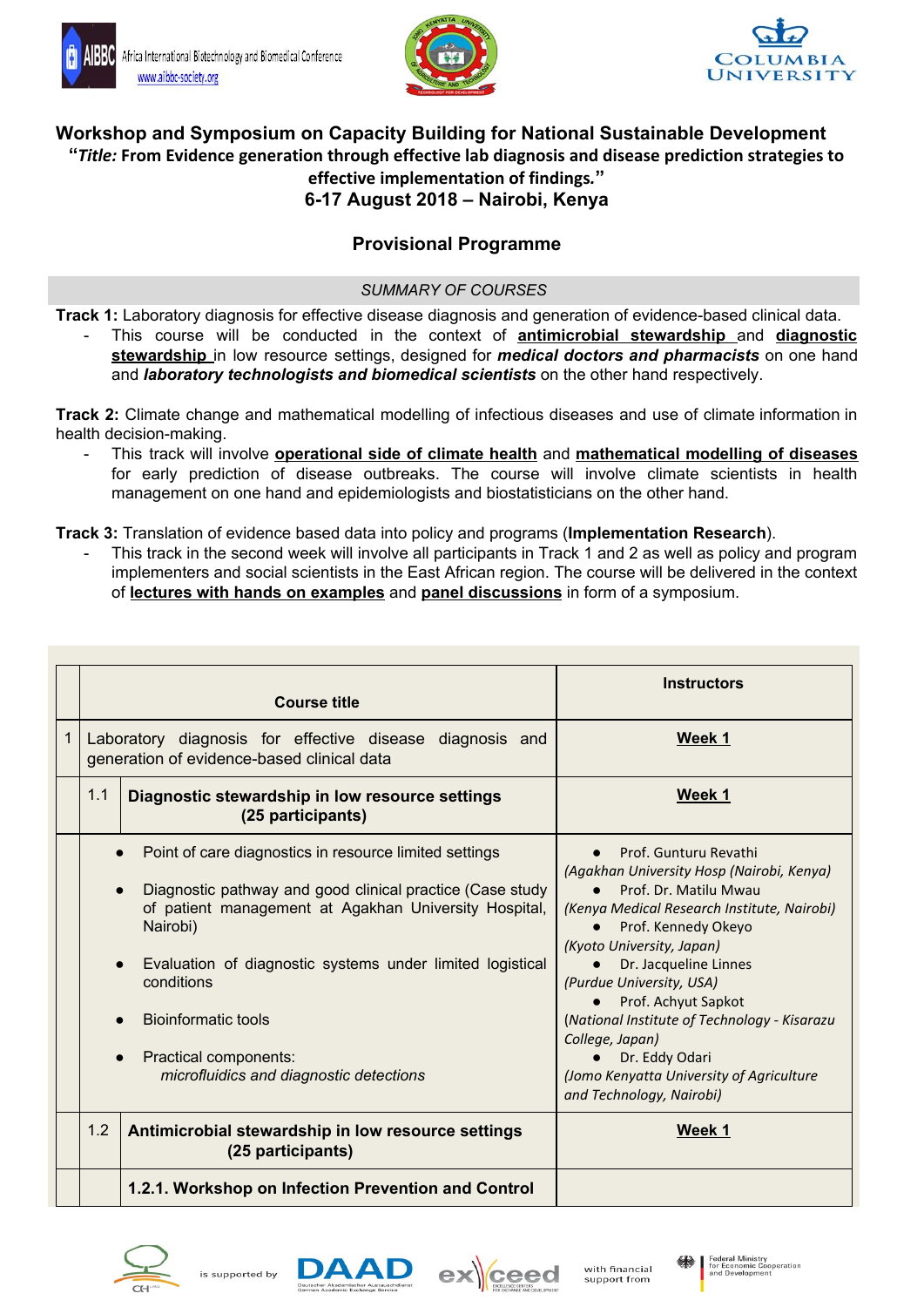|     | Beyond Culture and Sensitivity: the future of ASP,<br>Microbiology and Infection Control                                                                                                                                                                                                                                                                                                                                                              | Prof. Dr. Dr. Lisa Saiman<br>(Columbia University College, USA)<br>Prof. Dr. Elaine Larson<br>(Columbia University Medical Center, USA)                                                                                                                                                                                                                                       |  |
|-----|-------------------------------------------------------------------------------------------------------------------------------------------------------------------------------------------------------------------------------------------------------------------------------------------------------------------------------------------------------------------------------------------------------------------------------------------------------|-------------------------------------------------------------------------------------------------------------------------------------------------------------------------------------------------------------------------------------------------------------------------------------------------------------------------------------------------------------------------------|--|
|     | An understanding of the value of Behaviour Change                                                                                                                                                                                                                                                                                                                                                                                                     | Prof. Dr. Emily A. Rogena<br>(Jomo Kenyatta University of Agriculture                                                                                                                                                                                                                                                                                                         |  |
|     | Science to improve antibiotic prescribing<br>Introductions: Poll audience for current resources/<br>activities/ patient populations served/ priorities                                                                                                                                                                                                                                                                                                | and Technology, Nairobi)<br>Dr. Celestine Makobe<br>(Jomo Kenyatta University of Agriculture                                                                                                                                                                                                                                                                                  |  |
|     | Hand Hygiene (HH): How are we doing and how we can<br>improve?                                                                                                                                                                                                                                                                                                                                                                                        | and Technology, Nairobi)                                                                                                                                                                                                                                                                                                                                                      |  |
|     | Device-related infections: process and outcome measures<br>using evidence-based bundles and monitoring central line<br>bloodstream<br>infections<br>associated<br>(CLASSI)<br>and<br>catheter-associated urinary tract infections (CAUTIs)                                                                                                                                                                                                            |                                                                                                                                                                                                                                                                                                                                                                               |  |
|     | Surgical site infections: Challenges of implementing<br>bundles and outcomes: Winning the hearts and minds of<br>the interdisciplinary perioperative care teams                                                                                                                                                                                                                                                                                       |                                                                                                                                                                                                                                                                                                                                                                               |  |
|     | Practical component:<br><b>Discussion</b><br>Group<br>Surveillance<br>strategies<br>for<br>1:<br>healthcare-associated infections (HAIs):<br>Group discussion 2: Direction forward                                                                                                                                                                                                                                                                    |                                                                                                                                                                                                                                                                                                                                                                               |  |
|     | 1.2.2. Workshop on Antimicrobial Stewardship<br>Introductions: Poll audience for current resources/<br>activities/ patient populations served/ priorities<br>What is antimicrobial stewardship and why do we<br>need it?<br>Evidence strategies for antimicrobial stewardship:<br>what works and doesn't work<br>The Antimicrobial Stewardship Team<br>An understanding of the value of Behaviour Change<br>Science to improve antibiotic prescribing | Prof. Dr. Elaine Larson<br>$\bullet$<br>(Columbia University Medical Center, USA)<br>Prof. Dr. Lisa Saimon<br>$\bullet$<br>(Columbia University Medical Center, USA)<br>Dr. Serah Kaggia<br>$\bullet$<br>(Jomo Kenyatta University of Agriculture<br>and Technology, Nairobi)<br>Dr. Celestine Makobe<br>(Jomo Kenyatta University of Agriculture<br>and Technology, Nairobi) |  |
|     | Practical component:<br>Group discussion 1: Surveillance to demonstrate<br>effectiveness of antimicrobial stewardship<br>Group discussion 2: Direction forward                                                                                                                                                                                                                                                                                        |                                                                                                                                                                                                                                                                                                                                                                               |  |
| 1.3 | Common topics in diagnostic and antimicrobial<br>stewardship<br>(50 participants)                                                                                                                                                                                                                                                                                                                                                                     | Week 1                                                                                                                                                                                                                                                                                                                                                                        |  |
|     | An understanding of the value of Behaviour Change<br>Science to improve antibiotic prescribing                                                                                                                                                                                                                                                                                                                                                        | Prof. Gunturu Revathi<br>(Agakhan University Hosp (Nairobi, Kenya)<br>Prof. Dr. Lutz Guertler<br>(Max von Pettenkofer-Institute, Germany)<br>Dr. Eddy Odari                                                                                                                                                                                                                   |  |
|     | How novel diagnostics can help in clinical decision making<br>for antibiotic prescribing                                                                                                                                                                                                                                                                                                                                                              | (Jomo Kenyatta University of Agriculture<br>and Technology, Nairobi)<br>Dr. Celestine Makobe                                                                                                                                                                                                                                                                                  |  |
|     |                                                                                                                                                                                                                                                                                                                                                                                                                                                       | $\mathcal{P}$                                                                                                                                                                                                                                                                                                                                                                 |  |



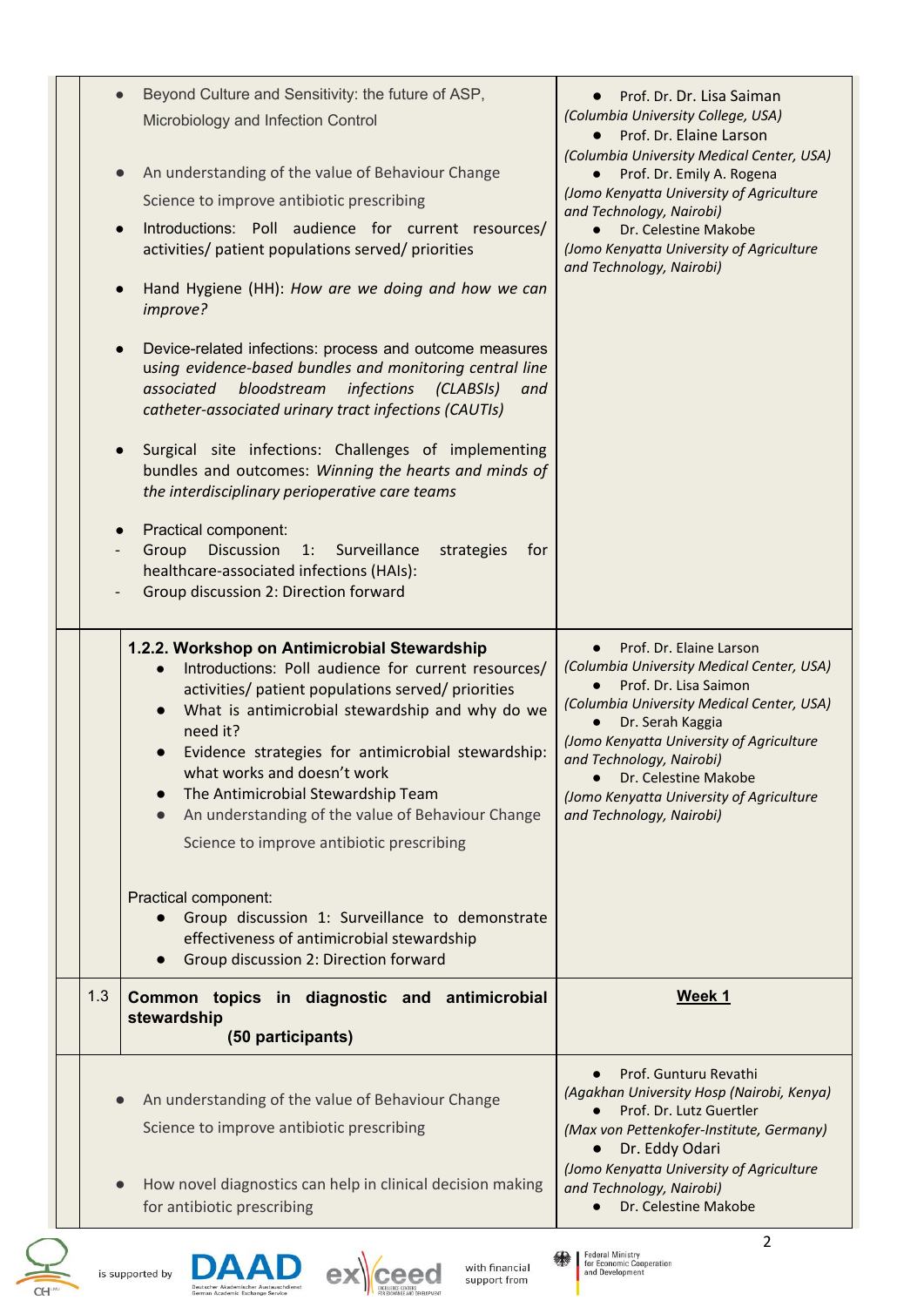|                |           |                                                                                                                                                                                                                                                                                                                                                                                                                                                                                                                                                                                                                                                                                                                                                                                                         | (Jomo Kenyatta University of Agriculture<br>and Technology, Nairobi)                                                                                                                                                                                                                                                                                                                                                          |
|----------------|-----------|---------------------------------------------------------------------------------------------------------------------------------------------------------------------------------------------------------------------------------------------------------------------------------------------------------------------------------------------------------------------------------------------------------------------------------------------------------------------------------------------------------------------------------------------------------------------------------------------------------------------------------------------------------------------------------------------------------------------------------------------------------------------------------------------------------|-------------------------------------------------------------------------------------------------------------------------------------------------------------------------------------------------------------------------------------------------------------------------------------------------------------------------------------------------------------------------------------------------------------------------------|
| $\overline{c}$ |           | Climate change, mathematical modelling of infectious diseases<br>and use of climate information in health decision-making                                                                                                                                                                                                                                                                                                                                                                                                                                                                                                                                                                                                                                                                               | Week 1                                                                                                                                                                                                                                                                                                                                                                                                                        |
|                | 2.1       | <b>Operational side of climate health</b><br>(25 participants)                                                                                                                                                                                                                                                                                                                                                                                                                                                                                                                                                                                                                                                                                                                                          | Week 1                                                                                                                                                                                                                                                                                                                                                                                                                        |
|                |           | Climate information for public health action. This track will explore<br>the use of climate knowledge, data, methods, tools in health<br>decision-making in the IGAD region with a focus on infectious<br>disease, hydro-meteorological disasters and nutrition. It will<br>introduce climate products and services being made available<br>through web enabled Maprooms of ICPAC and the regions<br>National Meteorological and Hydrological Services.<br>1. Climate and Health, the policy context<br>2. Climate impacts on health<br>Climate information in health decision-making<br>3.<br>Introduction to Maproom climate services and other<br>4.<br>climate information sources - historical climate, climate<br>monitoring, ENSO impacts, seasonal climate forecasts.<br>5. Practical exercises | Prof. Dr. Madeleine C. Thomson<br>$\bullet$<br>(International Research Institute for Climate<br>and Society (IRI) - Columbia University, USA)<br>Dr. Solomon Nzioka<br>$\bullet$<br>(WHO - Kenya office)<br>Dr. David Gikungu<br>(Kenya Meteorological Department)<br>Dr. Angel Munoz<br>(International Research Institute for Climate<br>and Society (IRI) - Columbia University, USA)<br>Dr. Paulino Omay<br>(ICPAC, Kenya) |
|                | 2.2       | <b>Mathematical modelling of diseases</b><br>(25 participants)                                                                                                                                                                                                                                                                                                                                                                                                                                                                                                                                                                                                                                                                                                                                          |                                                                                                                                                                                                                                                                                                                                                                                                                               |
|                |           | Introduction to R language<br>Working with climate information<br><b>SEIR modelling</b>                                                                                                                                                                                                                                                                                                                                                                                                                                                                                                                                                                                                                                                                                                                 | Dr. Nakul Chitnis<br>$\bullet$<br>(Swiss Tropical and Public Health Institute,<br>Switzerland)<br>Dr. Jane Aduda<br>(Jomo Kenyatta University of Agriculture<br>and Technology)<br>Dr. Felipe Cólon<br>(Tyndall Centre University of East Anglia,<br>UK)<br>Ana Menezes<br>(Climate Change Economist)                                                                                                                         |
| 3              |           | Translation of evidence based data into policy and programs.                                                                                                                                                                                                                                                                                                                                                                                                                                                                                                                                                                                                                                                                                                                                            | Week 2                                                                                                                                                                                                                                                                                                                                                                                                                        |
|                | 3.1       | <b>Implementation Research</b>                                                                                                                                                                                                                                                                                                                                                                                                                                                                                                                                                                                                                                                                                                                                                                          |                                                                                                                                                                                                                                                                                                                                                                                                                               |
|                | $\bullet$ | Introduction to implementation research and multi-sectoral<br>involvement into Implementation research<br>Quality improvement as a management tool<br>Dissemination research and social marketing<br>Policy development, implementation and stakeholder<br>involvement in health programs<br>Stakeholder and policy analyses<br>From research to policy: examples from Kenya                                                                                                                                                                                                                                                                                                                                                                                                                            | Prof. Dr. Elizabeth Bukusi<br>(Kenya Medical Research Institute, Nairobi)<br>Dr. Adugna Woyesa<br>(Ethiopian Public Health Ministry)                                                                                                                                                                                                                                                                                          |
|                | 3.2       | Symposium Day 1                                                                                                                                                                                                                                                                                                                                                                                                                                                                                                                                                                                                                                                                                                                                                                                         | <b>Week 2</b>                                                                                                                                                                                                                                                                                                                                                                                                                 |
|                |           | <b>Session (one)</b><br>WHO/JEE health security assessments of and upscaling epidemic<br>preparedness for Eastern and Southern Africa.                                                                                                                                                                                                                                                                                                                                                                                                                                                                                                                                                                                                                                                                  | Prof. Dr. Madeleine C. Thomson<br>(International Research Institute for Climate<br>and Society (IRI) - Columbia University, USA)                                                                                                                                                                                                                                                                                              |
|                |           |                                                                                                                                                                                                                                                                                                                                                                                                                                                                                                                                                                                                                                                                                                                                                                                                         | 3                                                                                                                                                                                                                                                                                                                                                                                                                             |







ı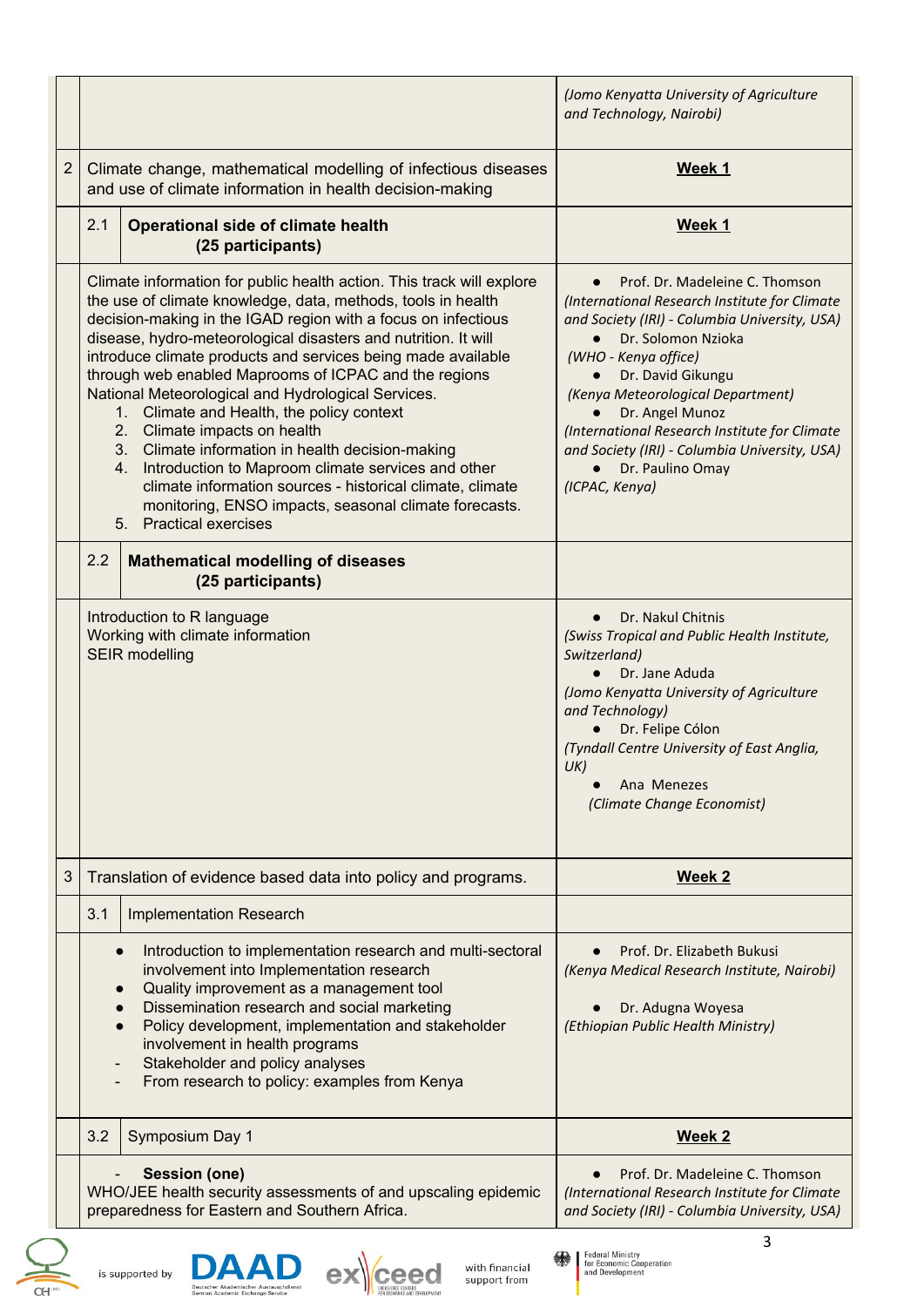| Global Health Security Agenda and Children<br><b>Poster Presentation</b><br><b>Session (two)</b><br>Climate information and health system                                                                                                                                                                                                                                                                                                                                                                                                | Dr. Wilmot James<br>(Columbia University Medical Center, USA)<br>Prof. Gunturu Revathi<br>(Agakhan University Hosp (Nairobi, Kenya)<br>Prof. Dr. Lawrence Stanberry<br>(Columbia University Medical Center, USA)<br>• Vice Chancellor<br>(Jomo Kenyatta University of Agriculture<br>and Technology) |
|------------------------------------------------------------------------------------------------------------------------------------------------------------------------------------------------------------------------------------------------------------------------------------------------------------------------------------------------------------------------------------------------------------------------------------------------------------------------------------------------------------------------------------------|------------------------------------------------------------------------------------------------------------------------------------------------------------------------------------------------------------------------------------------------------------------------------------------------------|
| <b>DAY 2 Symposium</b>                                                                                                                                                                                                                                                                                                                                                                                                                                                                                                                   |                                                                                                                                                                                                                                                                                                      |
| <b>Session (one)</b><br>Framework, funding and governance on multi-disciplinary<br>disciplinary antimicrobial stewardship<br>Establishing strong multi-disciplinary - multi-sectoral collaborations<br>(Experiences and lessons learnt)<br><b>Poster Presentation</b><br><b>Session (Two)</b><br>Linking Academia and Industry in Research and Innovation<br>(Practical lessons)<br>Ideal partnerships as opportunities to young researchers (where<br>we are and where we ought to beExperiences from Japan)<br><b>Closing ceremony</b> | Prof. Dr. Lutz Guertler<br>(Max von Pettenkofer-Institute, Germany)<br>Prof. Dr. Lawrence Stanberry<br>(Columbia University Medical Center, USA)<br>Prof. Dr. Kevin Marsh<br>(Africa Academy of Sciences)<br>Vice Chancellor<br>(Jomo Kenyatta University of Agriculture<br>and Technology)          |

#### **Course outlines**

Course 1.1

#### Title: **Diagnostic stewardship in low resource settings**

#### **Summary**

The concept of "diagnostic stewardship" at surveillance sites is an important component of Antimicrobial Resistance (AMR) surveillance in humans as well as in the overall AMR control strategy. The course will focus on three major sub-themes. POC diagnostics are poised to reshape the delivery of healthcare system in both high-resource and resource limited settings. Under the subtheme, Rapid diagnostic Testing in Antimicrobial Stewardship (*promise and potential, roles, established methods, unmet needs and RDT methodologies*) will be explored. In diagnostic pathway and good clinical practice, topics covered will include specimen selection and collection, turnaround time, specimen storage and transport, pre-analytical specimen management at the point of care, lab processing including feedback and reporting strategies will be covered from the routine experiences a university referral hospital. The final sub-theme on evaluation of diagnostics under limited logistical conditions will focus on analytical as well as clinical validation of systems, how to reduce false positive results, monitoring the process and outcome of testing on patient care to identify potential unintended consequences, costs, effects on AMR rates, and opportunities to enhance the availability of rapid diagnostic testing in low-resource setting.

On the practical bit, the participants will be exposed to microfluidic technologies which integrate complex biochemical analyses into automated systems for resource-limited settings. A focus will be made on fundamental microfluidics as theory and the information integrated into hands-on experiments on







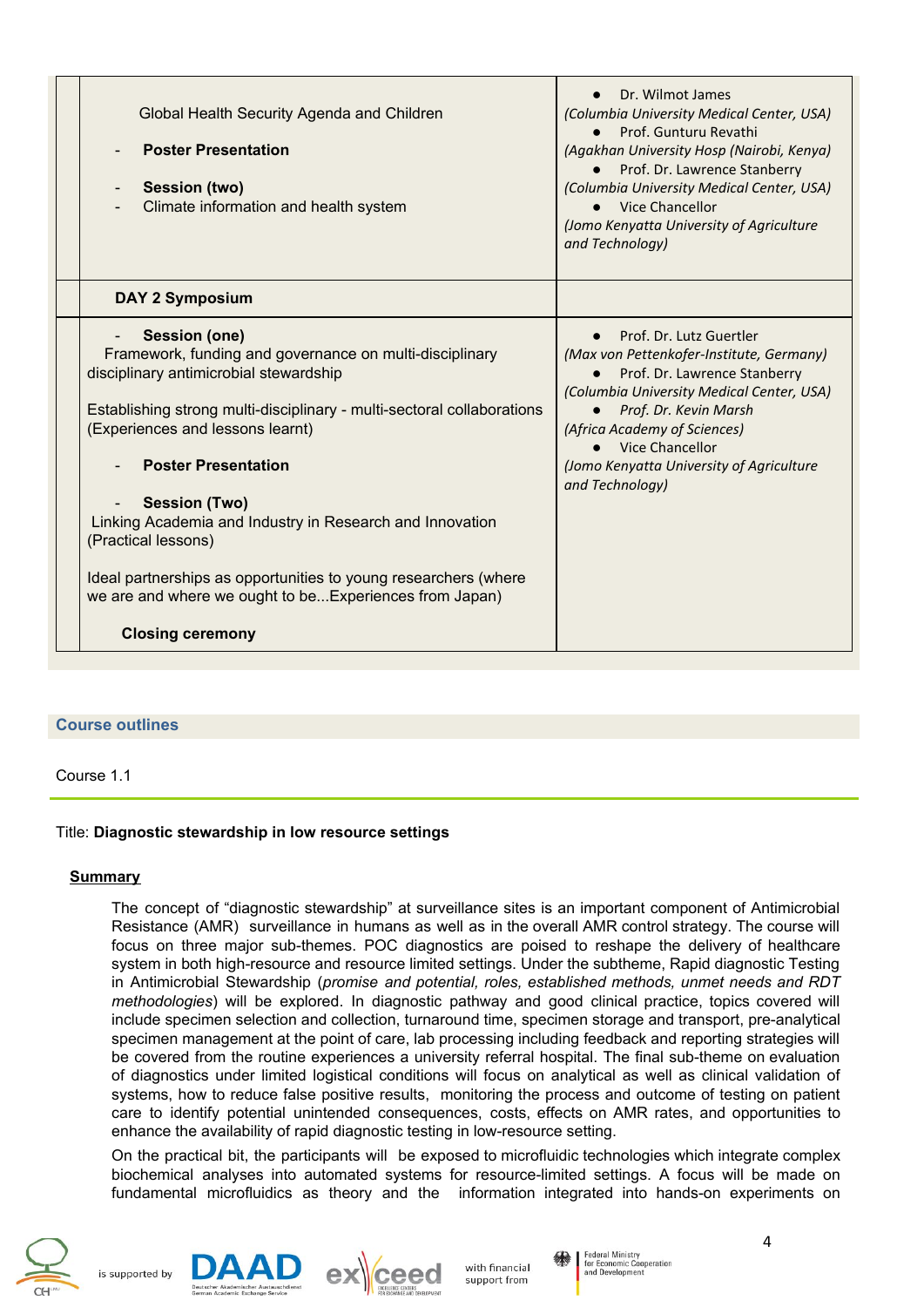fabrication and testing microfluidic devices as investigate the current products and future directions in point of care diagnostics.

#### **Who should attend?**

Our target audience includes medical laboratory technologists, clinicians, nurses, individuals interested in acquiring or expanding their knowledge in the emerging field of point-of-care diagnostics including graduate students and postdocs, scientists, and biomedical engineers interested in the field of infectious disease detection with a focus on microfluidic and paper-based technologies.

#### **Benefits to attendees**

The course will give several practical insights into disease diagnosis and best practices to control resistance and nosocomial infections at hospital level. The component of diagnostics and their evaluation will highlight the concept of POC and their application in screening and diagnosis under limited resources. The hands-on experience including device fabrication, available options and future directions will incite discussions on the usefulness of micro-and nanotechnology for a given biological problem at point of care. Participants will gain hands on experience on fabricating microfluidic devices and will be able to identify major targets, sample matrices and preparation requirements as well as methods of detection and signal amplification.

#### **Contents for practical part of the course**

Introduction to POC diagnostics in resource-limited settings

Basic background in microfluidics and diagnostic detection (e.g. laminar flow defines mixing, sample sources/matrices, sample preparation requirements, signal types (visual, fluorescent, electrochemical), increasing signal-to-noise ratio)

Hands on device fabrication (e.g. soft lithography, wax barriers in paper)

Hands on testing of current technologies (e.g. Lateral flow rapid diagnostics, Cephiad GeneExpert)

Discussion of future POC technology directions (e.g. omics, syndromic management, multiplex detection of numerous pathogens, field-based molecular diagnostics in paper)

#### **Presenter Biography**

**Prof. Gunturu Revathi** is Professor of clinical Microbiology at the Aga Khan University Hospital, Nairobi and visiting faculty at the University of Nairobi and the Jomo Kenya"a University of Science and Technology. She worked in the Cytology Research Center at the Maulana Azad Medical College, and Dept. of Microbiology, the University College of Medical Sciences, New Delhi, before moving to Kenya. She headed the department of laboratory medicine at the Kenya"a National Hospital for a number of years while being a faculty member of the Department of Medical Microbiology at the College of Health Sciences, University of Nairobi. Prof Revathi supervised around 50 post graduate thesis projects and published 80 papers in peer reviewed journals. She is a member of several national and international professional bodies such as ISID, ESCMID, KACP, APECSA, and ERS. She is a member of various National commitees such as Technical advisory committee for National Program for Tuberculosis and Leprosy, National committee on Infection prevention and control, National Antimicrobial Stewardship committee, Kenya National committee on Infectious and Parasitic Diseases Research Program (IPDRPC), National working group for Clinical Management and Referral guidelines of Ministry of Health, Global Antimicrobial resistance Partnership (GARP) to menon some of them.

**Prof. Dr. Matilu Mwau** is a professor of immunology and infectious diseases research at the Kenya Medical Research Institute. Between 2013 and 2014, he was Associate Professor in Medical Microbiology, Jomo Kenyatta University of Agriculture and Technology. He is a Visiting Professor, Nagasaki University, and was the Executive Director, Consortium for National Health Research (CNHR), 2014-2016. He holds a degree in medicine and surgery from the University of Nairobi, a Master's degree in Tropical Medicine from Nagasaki University and a Doctorate Degree in Clinical Medicine (Immunology) from Oxford University.His infectious diseases research revolves around HIV, hepatitis and arthropod borne viruses, and he has published extensively in these areas.Outside of his interest in infectious diseases, he is a health systems strengthening specialist. His most recent consultancies have focused on Quality of Health Improvement. Matilu has mentored several Master degree and doctorate degree students at local and international





with financial support from



**Fodoral Ministry** Federal Millistry<br>for Economic Cooperation<br>and Development 5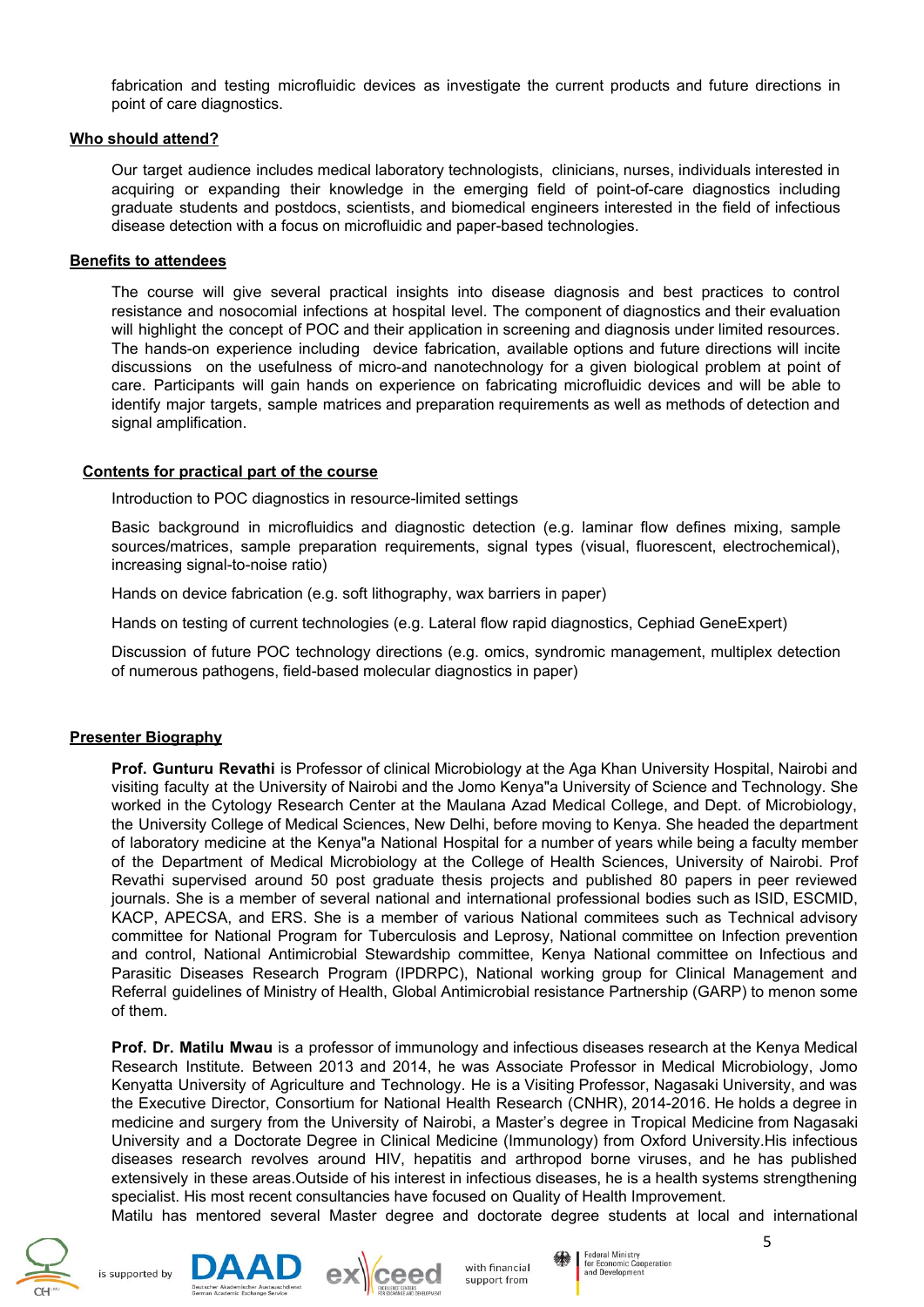universities.

**Dr. Kennedy O. Okeyo** is currently a senior lecturer at the Institute for Frontier Life and Medical Sciences, Kyoto University. He graduated with a PhD in mechanical science and engineering from Kyoto University, Japan, in 2010, and thereafter worked for two years at the Hitachi Central Research Laboratory. He then became an assistant professor at the Department of Mechanical Engineering, The University of Tokyo, Japan, where he worked from 2012 to 2017 before assuming his current position. His major research interests include stem cell engineering, bioMEMS, microfluidics, and cell biomechanics of cell migration. He has extensive experience in microfabrication of micro-devices for cell function manipulation and research.

**Prof. Dr. Philip Larussa** is a professor of Pediatrics at Columbia University Medical Center in the Division of Pediatrics Infectious Diseases. He is an authority on herpes virus infections in childhood, pediatric HIV, and immunization efficacy and safety issues. He has collaborated on global health capacity building and research projects in Uganda, South Africa, Zimbabwe, Ethiopia and Vietnam. He has authored/ co-authored over 150 scientific papers in peer-reviewed journals, and over 20 chapters in books and has served on numerous national and international advisory panels.

**Dr. Achyut Sapkota** is currently an Associate Professor of Information and Computer Engineering at National Institute of Technology, Kisarazu College, Japan. He received his doctoral degree in information systems engineering from Osaka Sangyo University, Japan in 2009. He worked as postdoctoral research associate at Institute of Systems Biology, Shanghai University, Shanghai from 2009 to 2010, and at Nihon and Chiba University, Japan from 2010 to 2011. He was JSPS postdoctoral fellow from 2011 to 2013. He worked as Assistant Professor in Chiba University from 2013 to 2015. His research interests include sensor development, biomedical signal processing, bioinformatics and biological data visualization.

**Dr. Jacqueline Linnes** is Assistant Professor of Biomedical Engineering at Purdue University in West Lafayette, Indiana, USA. Her laboratory develops real-time detection technologies to prevent, diagnose, and better understand the pathogenesis of diseases. She focuses on non-invasive sample collection and rapid detection of pathogens and biomolecules to efficiently diagnose a variety of environmental, bacterial, and viral pathogens at the point of care.

Course 1.2

#### Title: **Antimicrobial stewardship in low resource settings**

#### **Summary**

It is without any doubt that antibiotic use has a potential grave negative consequences in public health since inappropriate use may not only harm an individual user, but contributes to societal harm by exerting an unnecessary selective pressure that lead to antibiotic resistance among bacteria. In this course the major components of ASP and how they integrate with each other as well as how ASP is and how it can be implemented in hospital setting will be explored. In exploring mechanisms of bacterial resistance, antimicrobial resistance and its global impact with appropriate examples will be covered. Under the subtheme "best practices and appropriate pharmacotherapy" the relationship between antibiotic resistance and prescribing, how measurements can be used to improve prescribing of antibiotics as well as examples of successful antibiotic stewardship programs have been undertaken globally. The latter will involve active group participations.

#### **Who should attend?**

Our target audience includes clinicians, section heads/ managers in hospitals, nurses, individuals interested in acquiring or expanding their knowledge on ASP methodologies, medical students and interns as well as members of the county health management teams.

#### **Benefits to attendees**







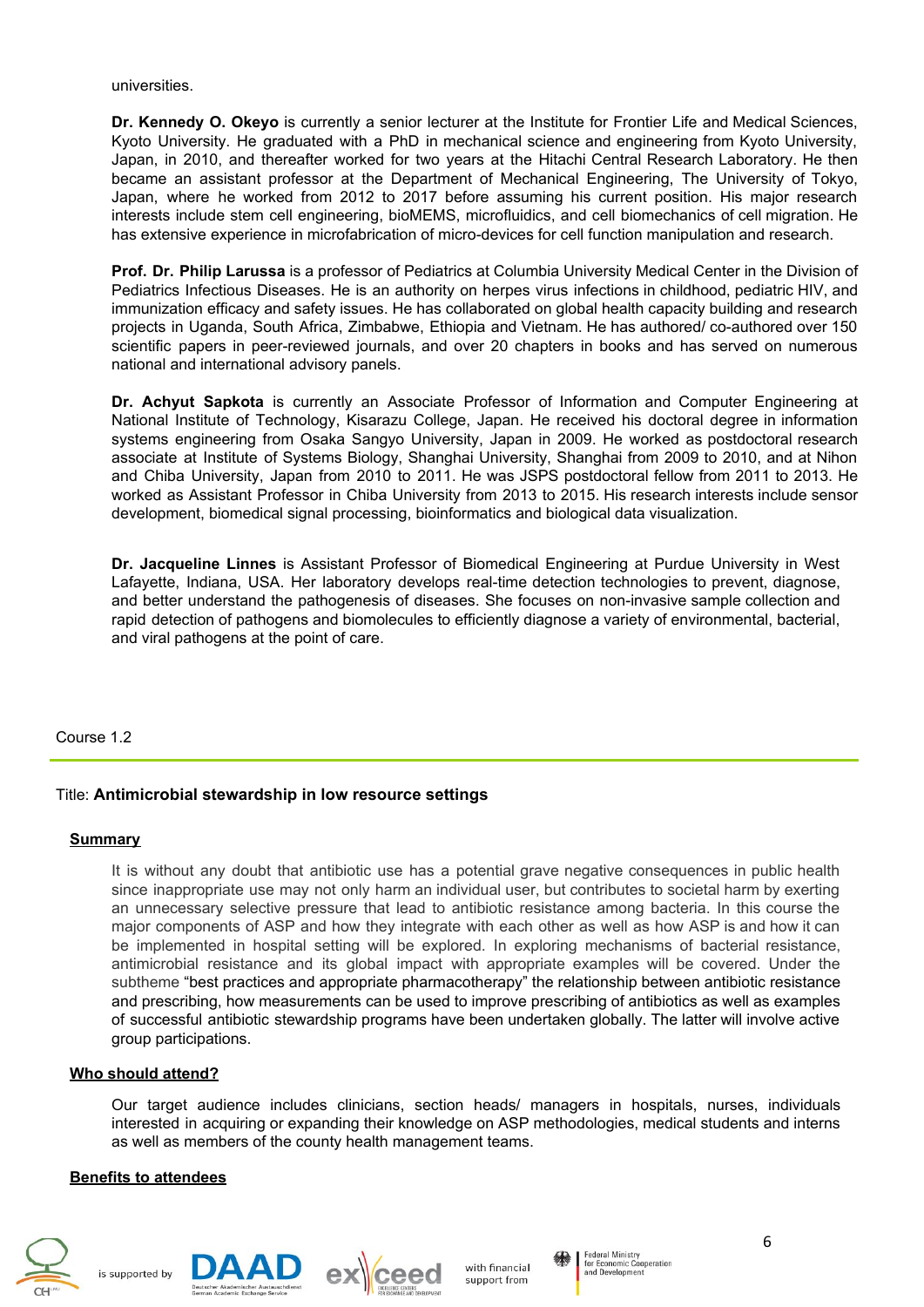This course will offer the participants an opportunity to assess the threat of antibiotic resistance in their location and to their practice. With the practical examples of successful ASP across the globe, participants will get an opportunity to assess the applicability of such programs and encouraged to explore the value of such programs in their own locations. They will be able to evaluate the effectiveness of using certain strategies/tools/interventions in antimicrobial stewardship to drive improvement in their location and practice. Further the practical element will enable them understand the value of measurement in antimicrobial stewardship i.e. how to calculate DDDs and use Point Prevalence Surveys and to determine how to use these in their location and practice in order to drive improvements in antibiotic prescribing

#### **Presenter Biography**

**Dr. Wilmot James** is visiting professor of pediatrics (non-clinical) and international affairs at Columbia University. Between 2009 and 2017 he served as a Member of Parliament (South Africa), most recently serving the health portfolio. His research interests are in methodologies for assessing epidemic preparedness and health security and diplomacy policy and practice. Trained as a sociologist, he is the author of 3 and editor or co-editor of 14 books, including Biotechnology and Health: South Africa's Aspirations (2007). He served as a Trustee of the Ford Foundation between 1996 and 2008.

**Dr. Elaine Larson** is Associate Dean for Research and the Anna C. Maxwell Professor of Nursing Research, Columbia University School of Nursing and Professor of Epidemiology at the Mailman School of Public Health. Dr. Larson has been a member of the Board of Directors of the National Foundation for Infectious Diseases and the Report Review Committee, National Academy of Sciences. She is, among others, a Fellow of the Association of Professionals in Infection Control and Epidemiology and the Director of the Center for Interdisciplinary Research to Prevent Infections at Columbia. She has published more than 400 journal articles, four books and a number of book chapters in the areas of infection prevention, epidemiology, and clinical research and has served as a consultant in infection control and nursing in international settings.

**Dr. Philip Larussa** is Professor of Pediatrics at Columbia University Medical Center in the Division of Pediatrics Infectious Diseases. He is an authority on herpes virus infections in childhood, pediatric HIV, and immunization efficacy and safety issues. He has collaborated on global health capacity building and research projects in Uganda, South Africa, Zimbabwe, Ethiopia and Vietnam. He has authored/ co-authored over 150 scientific papers in peer-reviewed journals, and over 20 chapters in books and has served on numerous national and international advisory panels.

**Dr. Lisa Saiman** is a professor of pediatrics at Columbia University Medical Center and an attending physician at New York-Presbyterian (NYP) Morgan Stanley Children's Hospital. Her primary research and clinical interests are the infectious disease and microbiology issues in people with cystic fibrosis and healthcare-acquired infections, multidrug-resistant pathogens, and antimicrobial stewardship, particularly as related to infants hospitalized in the neonatal ICU. Dr. Saiman received her medical degree from Albert Einstein College of Medicine in the Bronx, New York City, and her Masters of Public Health and Epidemiology from the Mailman School of Public Health at the CUMC in 1999.

**Dr. Lawrence R. Stanberry** is the Reuben S. Carpentier Professor and Chairman of the Department of Pediatrics at the College of Physicians and Surgeons at Columbia University and Pediatrician-in-Chief of the NewYork-Presbyterian/ Morgan Stanley Children's Hospital. He is an authority on viral diseases, perinatal infections, sexually transmitted diseases and vaccine, antiviral, and topical microbicide development. He has authored over 200 scientific articles and authored/edited 9 books including Vaccines for Biodefense and Emerging and Neglected Diseases (London, 2009) and Viral Infections of Humans: Epidemiology and Control, 5th Edition (New York, 2014).

Course 1.3







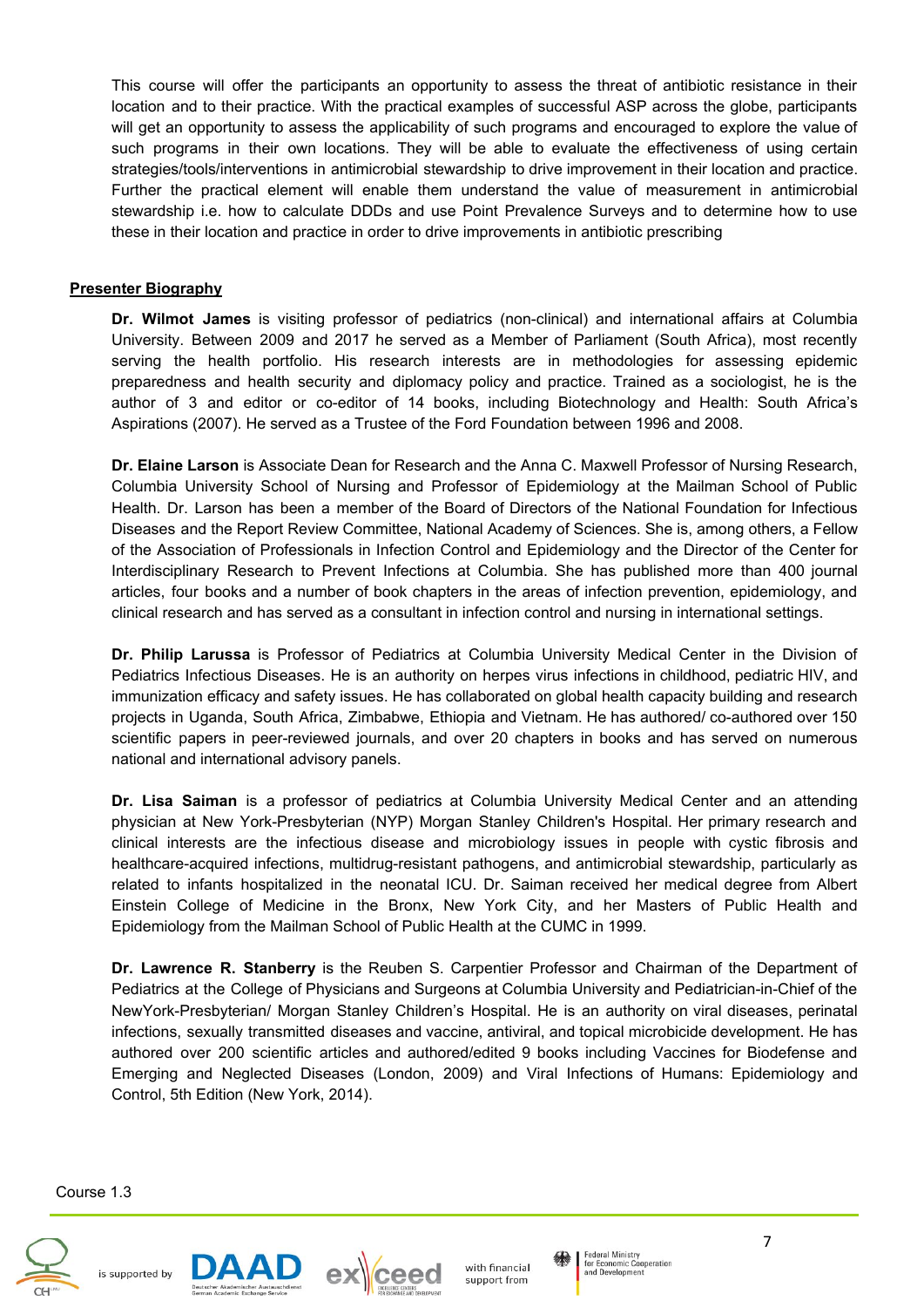#### Title: **Common topics in diagnostic and antimicrobial stewardship**

#### **Summary**

This component will bring together participants of 1.1 and 1.2 with the aim of highlighting the importance of the two groups in diagnosis and treatment as a component in ASP. The element of behaviour change communication on antimicrobial use will be stressed and methodologies strengthened. Infections control remain a core component in microbiology and public health just as effective diagnosis is core to treatment and management of diseases.

## **Presenter Biography**

**Prof. Wilmot James** is a visiting Professor to Columbia and, until recently a member of the South African Parliament and the official opposition spokesperson on health. Past portfolios were trade and industry, science and technology and schools and higher education. Dr. James's primary focus of policy research currently is global health security and diplomacy, and among many global threats he has recently analyzed worldwide responses to HIV/AIDS, Ebola, and the Zika virus. Dr. James has been involved in public policy work dealing with immigration, electoral reform, education, trade, science and technology and health. He holds a Ph.D. from the University of Wisconsin-Madison, was a Fellow in South African history at Yale University and the Gordon Moore Distinguished Visiting Professor at the California Institute of Technology. He is the author and/or editor of 17 books, including Nature's Gifts: Why we are the way we are (Johannesburg, 2010, WITS University Press).al research in support of large-scale health interventions, mostly in Africa.

**Prof. Dr. Dr. h.c. Lutz Guertler** is a professor of virology with a specialization in Anthropology, Human Genetics, Microbiology and Hygiene. He is the Emeritus head of the Institute of Medical Microbiology of the University of Greifswald and currently a visiting professor of the Max von Pettenkofer institute in Munich - Germany. He discovered HIV subtype O and over time has conducted numerous studies on the variability of "O viruses". From 1986 he was committed to the establishment of reference laboratories for HIV diagnostics in Africa and currently serves as a visiting professor of Virology and Bacteriology at the University of Bangangté in Cameroon.

#### Course 2.1

## Title**: Operational side of climate health**

#### **Summary**

Climate is one of many drivers (e.g., social, political, economic, environmental, and technological factors) of health outcomes that is measured outside of the health sector. What makes it unique is the fact that it is routinely measured modeled and predicted at a local and global scale using standardized methodologies. It varies by location according defined processes and has distinct cycles – day and night, season, as well as natural climate cycles driven by phenomena such as the El Niño Southern Oscillation.

Climate is measured and monitored in a systematic National Meteorological Agencies and specialist global centers using meteorological stations, satellite sensors and global models. Climate information, based on analysis of historical data, monitoring of current conditions or predictions of future weather or climate events and trends, can inform public health policy and planning.

This course will introduce participants to the use of climate data and information in health decision-making with an emphasis on understanding the critical criteria that can enable data to drive decisions i.e. data that are "accurate; timely; relevant; complete; interpretable; consistent representation; accessible; traceable; easy to use" (Kennerley and Mason 2008). It will also provide an introduction to the powerful IRI, ICPAC and national ENACTS Maprooms and tailored tools for use in disease control planning, surveillance and early warning.









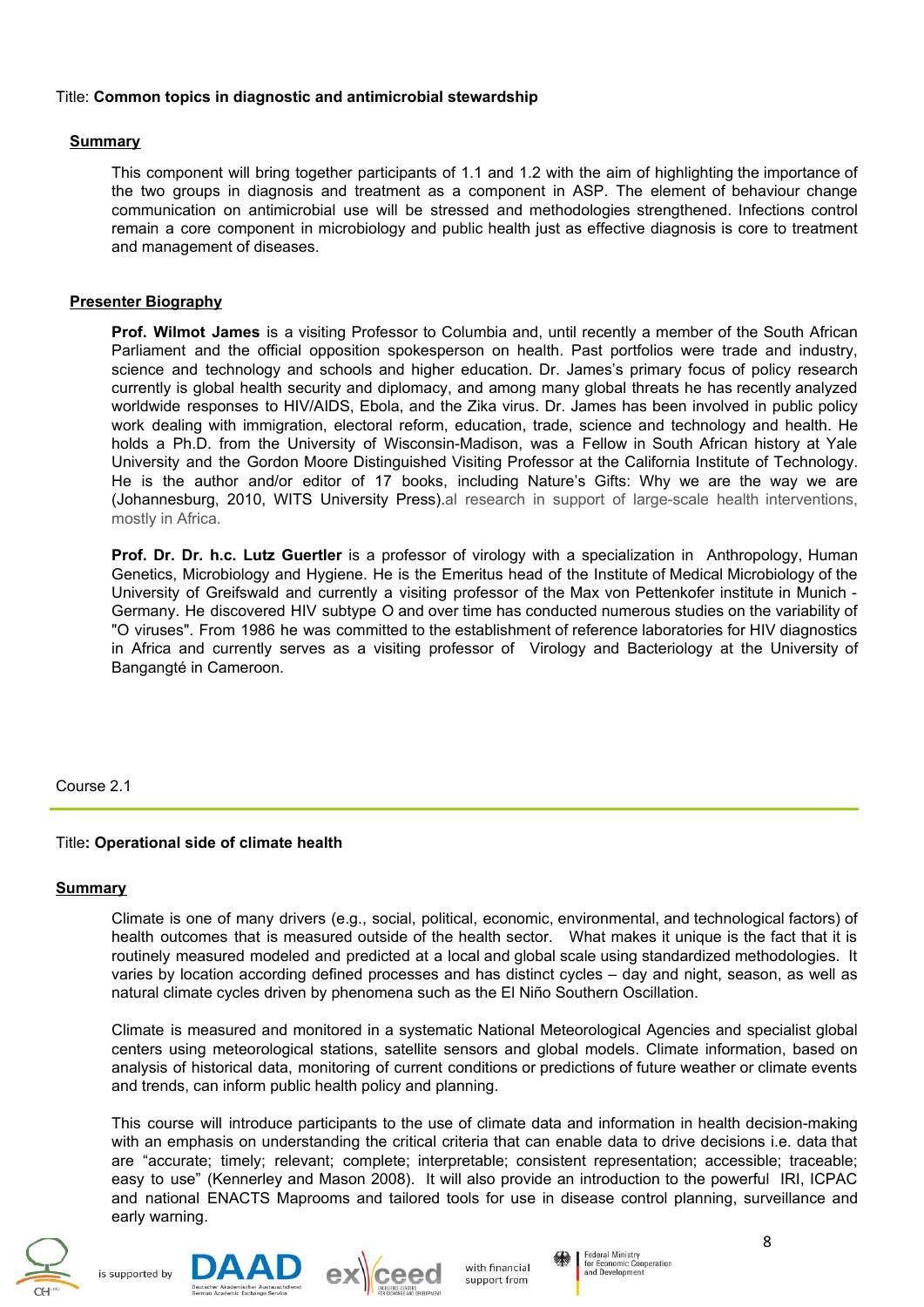#### **Who should attend?**

The target audience includes individuals interested in acquiring or expanding their knowledge on climate health methodologies, medical professionals and students as well as members of the county health management teams.

#### **Benefits to attendees**

Students who successfully complete this course will be able to;

- Recognize the climate and environmental drivers of climate sensitive health outcomes at different timescales (weather, seasonal, decadal and long term change) and their relationship to the time and space scales of health decision-making
- Understand critical differences between climate data sources that can be used in health decision-making – focussing on rainfall and temperature
- Access climate products from IRI, ICPAC and National Meteorological Agencies global and ENACTS Maprooms and explore their utility in health decision-making at seasonal timescales
- Identify opportunities for improved health outcomes that may result from the use of appropriate climate and environmental information in health decision-making. including planning, surveillance and early warning
- Apply knowledge, data methodologies and tools obtained through this course to their own projects or areas of interest and prepare poster for conference
- Consider what additional climate information products might be developed for specific health actions
- Communicate their knowledge to appropriate policy relevant climate informed decision-making processes.

#### **Prerequisites**

Basic familiarity with word excel. GIS, R programming an advantage

#### **Workshop structure**

The course combines expert lectures, panels, round table discussions hands on practical sessions and break-out group work. Workshop activities will culminate in individual and or groups submitting a poster to the final conference

#### **Presenter Biography**

**Dr. Madeleine Thomson**, Ph.D. is a Senior Research Scientist at the International Research Institute for Climate and Society and Senior Scholar at the Mailman School of Public Health at Columbia University. She directs the IRI/PAHO-WHO Collaborating Center (US306) for Early Warning Systems for Malaria and Other Climate Sensitive Diseases. Her research focuses on the development of new data, methodologies and tools for improving climate sensitive health interventions. Her focus has been on vector-borne diseases but in recent years has expanded to include air and water-borne infections as well as broader health challenges associated with food security/nutrition and disasters. She is developing a health and climate interface and a climate smart public health community through the Climate Information for Public Health Action Initiative.

#### Course 2.2

#### Title: **Mathematical modelling of diseases**

#### **Summary**







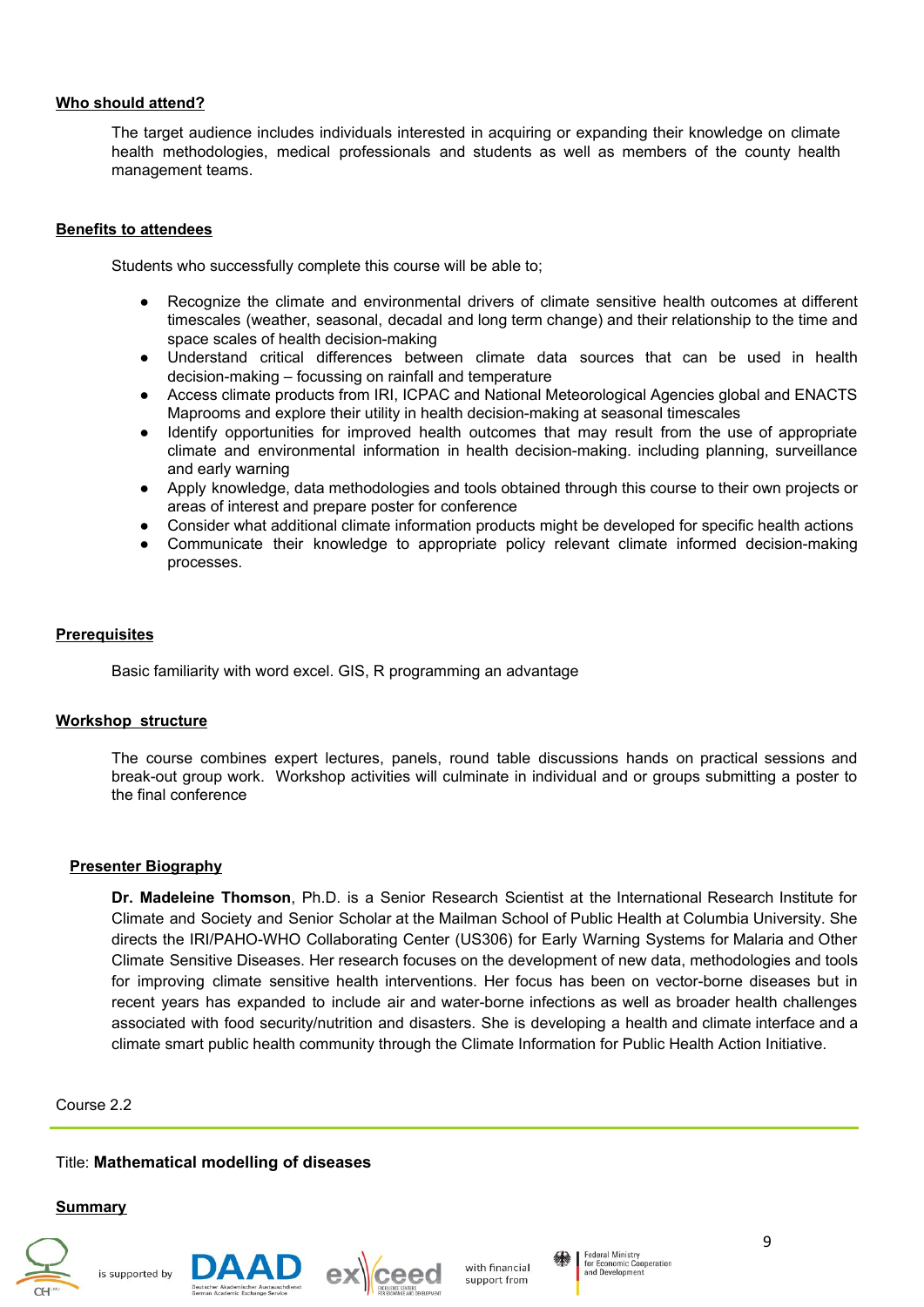Many infectious diseases are characterised by complex transmission dynamics, making it difficult to predict their spread and the impact of control interventions. Mathematical models can help to elucidate the dynamics of these diseases, improve our understanding of key processes and assist in making predictions of disease incidence and facilitate decision making for prevention and control.

In this lecture, students receive an introduction to the principles of infectious disease modelling. The lecture requires an understanding of basic calculus and it will be necessary during the course to manipulate equations and implement them in software. The course is suitable for students interested in the general principles of pathogen modelling as well as those who intend to carry out projects in this area.

#### **Who should attend?**

The target audience includes individuals interested in acquiring or expanding their knowledge on the application of mathematical modelling of infectious diseases, medical professionals and students as well as members of the county health management teams.

#### **Benefits to attendees**

Students who successfully complete this course will be able to;

- Write routines in R.
- Derive and understand simple models of infectious disease dynamics
- Simulate such models in R.
- Work with climate information
- Incorporate climate information into disease models.

#### **Prerequisites**

Basic familiarity with calculus and the ability to manipulate equations. R programming an advantage.

#### **Workshop structure**

The course combines expert lectures, computer lab assignments, panels, hands on practical sessions and break-out group work. Workshop activities will culminate in individual and or groups submitting a poster to the final conference

#### **Presenter Biography**

**Dr. Nakul Chitnis** is a Group Leader in Mathematical Epidemiology at the Swiss Tropical and Public Health Institute. His background is in mathematics and his main areas of activities lie in developing and analysing mathematical models to answer questions of public health relevance. He has used various types of models ranging from population-based difference and differential equations to stochastic individual based models to analyse the dynamics of malaria and neglected tropical diseases, including opisthorchiasis, rabies, sleeping sickness and lymphatic filariasis.

**Ana Menezes** holds a MSc Environmental Sciences with focus on Climate Change from the University of East Anglia, UK, a MSc Development Studies from the University of Antwerp, Belgium and a BSc Economics from the Federal University of Pernambuco, Brazil. Her research focus on the socio-economic impacts of Climate Change in regards to health outcomes.







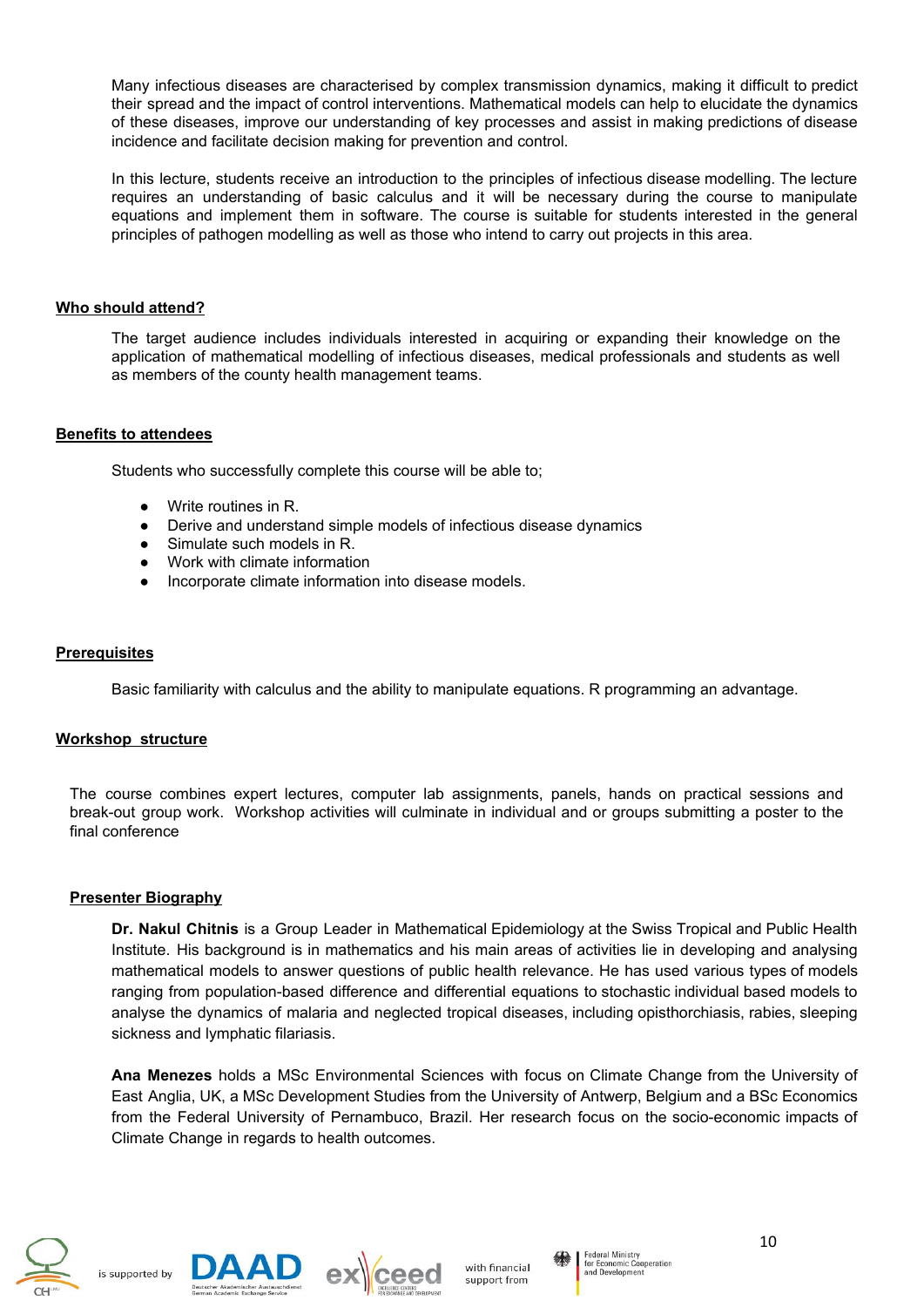## Title: **From research findings to policies and programs (implementation research)**

#### **Summary**

Although a tremendous growth has been seen in knowledge base on evidence-based practices in social work and medicine, there is still exists a wide gap between what is known and what is routinely done (i.e. the Know-do gap). It is needless to mention that there still is a dire need for better research to inform decisions about health policies, programmes, and practices. Implementation research course will therefore enlighten the participants on the methodologies for uptake of research findings into routine practice. It will enable the learners understand how to use the data they generate everyday into implementable programs or effective policies.

This course will start by introducing implementation research and explore on how it can be implemented in a multi-sectoral set up - under this the participants will experience a practical experience on how to improve quality as a management tool. Further methodologies on dissemination of research findings through social marketing will be explored. Policy development and how findings have influenced policies and practice will me described and a number of practical cases (examples) presented to the learners. Finally the participants will be exposed to the framework, funding and other components related to multi-sectoral program implementations.

#### **Who should attend?**

All participants in week one including program managers, heads of various government agencies, social scientists as well as other persons interested in understanding or expanding their knowledge on implementation research.

#### **Benefits to attendees**

This course will offer the participants an opportunity to understand how to use their every day experiences for improvement of their programs. Further scientists and researchers will understand the best strategies to use in communicating their findings to guide in policy development. It is envisaged that after this training, the participants will improve their negotiation skills with regards to having their findings in research inform policy developments both locally and globally.

#### **Presenter Biography**

**Prof. Dr. Elizabeth Bukusi** is a proffessor of Epidemiology and research ethics and is currently a Chief Research Officer at the Kenya Medical Research Institute (KEMRI) , a Research Professor at the University of Washington (Departments of Obstetrics and Gynecology and Global health), an honorary lecturer at Aga Khan University in Nairobi (Department of Obstetrics and Gynecology) and Volunteer Clinical faculty -Professor at the University of California San Francisco (Department of Obstetrics, Gynecology & Reproductive Sciences). Her primary areas of interest in research focus on sexually transmitted infections, reproductive health, and HIV prevention, care and treatment and she has a keen interest in research and clinical ethics/ research regulatory systems.

**Prof. Wilmot James** is a visiting professor of pediatrics (non-clinical) and international affairs at Columbia University. Between 2009 and 2017 he served as a Member of Parliament (South Africa), most recently serving the health portfolio. His research interests are in methodologies for assessing epidemic preparedness and health security and diplomacy policy and practice. Trained as a sociologist, he is the author of 3 and editor or co-editor of 14 books, including *Biotechnology and Health: South Africa's Aspirations* (2007). He served as a Trustee of the Ford Foundation between 1996 and 2008.

#### **WEEK 1**

**Topic 1 - Laboratory diagnosis for effective disease diagnosis and generation of evidence-based clinical data**









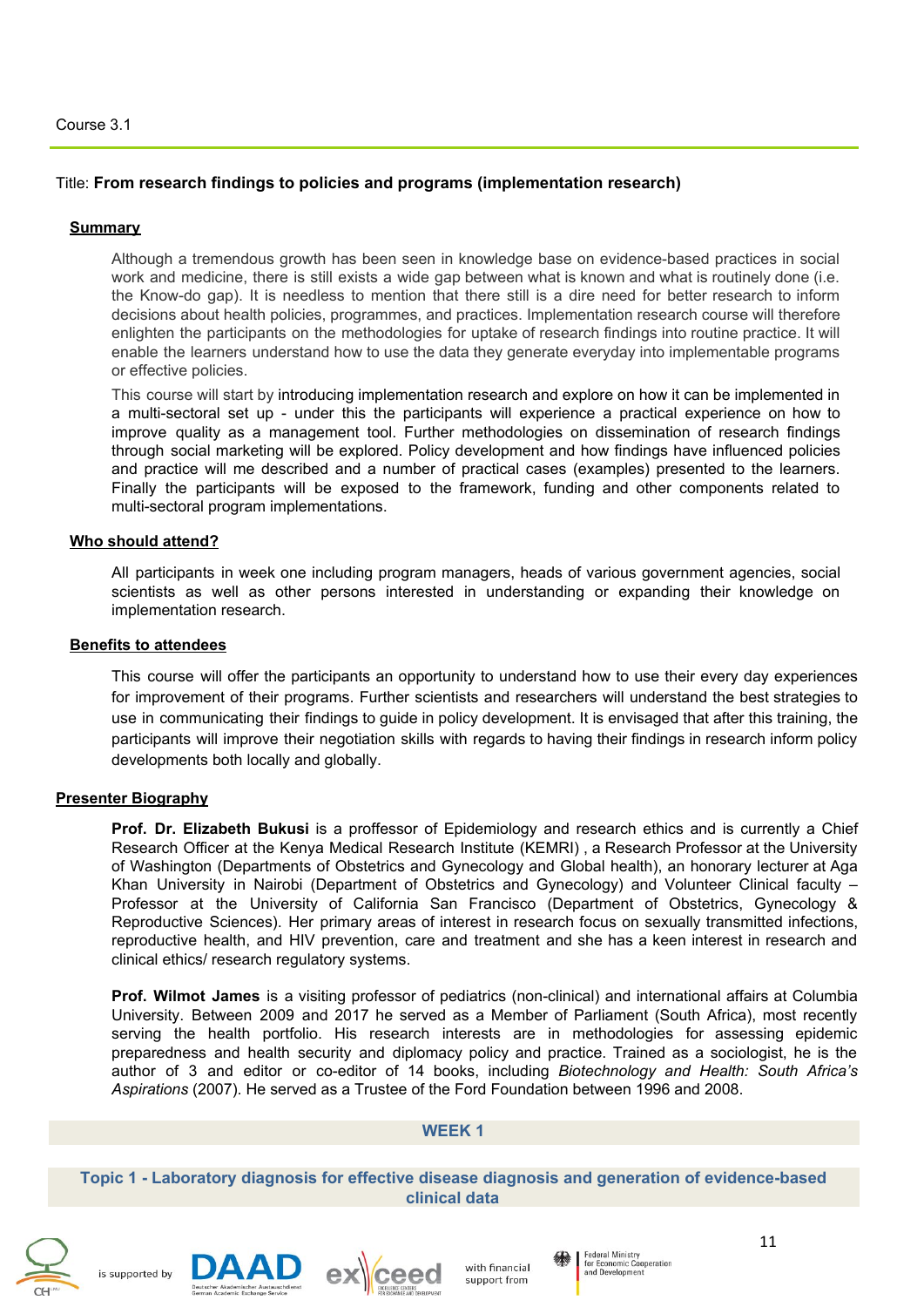| Monday,         | $08:30 - 09:00$ | Registration                                                    |                                            |
|-----------------|-----------------|-----------------------------------------------------------------|--------------------------------------------|
| <b>6 August</b> |                 |                                                                 |                                            |
| 2018            | $09:00 - 10:30$ | Opening session                                                 |                                            |
|                 | $10:30 - 11:00$ | Coffee break                                                    |                                            |
|                 | $11:00 - 11:30$ | Track 1.3 Common topic (Diagnosis/Diagnostic group)             |                                            |
|                 |                 | Title: Introduction to Antimicrobial Stewardship - a new focus? |                                            |
|                 |                 |                                                                 |                                            |
|                 |                 | Room: SarJ - Hall                                               |                                            |
|                 |                 | Instructor: Prof. Gunturu Revathi                               |                                            |
|                 | $11:30 - 12:45$ | Track 1.1 Diagnostic stewardship in                             | <b>Track 1.2 Antimicrobial stewardship</b> |
|                 |                 | low resource settings                                           | in low resource settings                   |
|                 |                 | Title: Point of care diagnostics                                | Title: Introductions: Beyond               |
|                 |                 | in resource limited settings                                    | Culture and Sensitivity: the future        |
|                 |                 | (General introduction)                                          | of ASP, Microbiology and                   |
|                 |                 |                                                                 | <b>Infection Control</b>                   |
|                 |                 | Room: SarJ - Room 1                                             |                                            |
|                 |                 | Instructor: Dr. Jacqueline                                      | Room: SarJ - Room 2                        |
|                 |                 | Linnes/ Prof. Kennedy Okeyo                                     | Instructor: Prof. Gunturu Revathi          |
|                 |                 |                                                                 |                                            |
|                 |                 |                                                                 |                                            |
|                 | $12:45 - 13:50$ | Lunch break                                                     |                                            |
|                 | $14:00 - 16:00$ | Track 1.1 Diagnostic stewardship in                             | <b>Track 1.2 Antimicrobial stewardship</b> |
|                 |                 | low resource settings                                           | in low resource settings                   |
|                 |                 | Title: .Point of care diagnostics                               | Title. An understanding of the             |
|                 |                 | in resource limited settings                                    | value of Behaviour Change                  |
|                 |                 | (RDTs)                                                          | Science to improve antibiotic              |
|                 |                 |                                                                 | prescribing                                |
|                 |                 | Room: SarJ - Room 1                                             |                                            |
|                 |                 | Instructor: Dr. Jacqueline                                      | Room: SarJ - Room 2                        |
|                 |                 | Linnes/ Prof. Kennedy Okeyo                                     | Instructor: Prof. Dr. Emily Rogena         |
|                 |                 |                                                                 |                                            |
|                 | $16:00 - 16:30$ | Coffee break                                                    |                                            |
|                 | $16:30 - 17:00$ | Rick up sessions (optional)                                     |                                            |
|                 |                 |                                                                 |                                            |

# **Tuesday, 7 August 2018**

| Tuesday,<br><b>7 August</b><br>2018 | $09:00 - 10:30$ | Track 1.3 Common topic (Diagnosis/Diagnostic group)<br>Title: How novel diagnostics can help in clinical decision making for antibiotic<br>prescribing<br>Room: TBC<br>Instructor: Prof. Matilu Mwau                 |                                                                                                                                                                                                        |
|-------------------------------------|-----------------|----------------------------------------------------------------------------------------------------------------------------------------------------------------------------------------------------------------------|--------------------------------------------------------------------------------------------------------------------------------------------------------------------------------------------------------|
|                                     | $10:30 - 11:00$ | Coffee break                                                                                                                                                                                                         |                                                                                                                                                                                                        |
|                                     | $11:00 - 12:45$ | <b>Track 1.1 Diagnostic stewardship</b><br>in low resource settings<br>Title: Point of care<br>diagnostics in resource<br>limited settings (Practical<br>sessions)<br>Room: SarJ - Lab<br>Instructor: Dr. Jacqueline | Track 1.2 Antimicrobial stewardship in<br>low resource settings<br>Title: Current trends in HIV<br>diagnosis, treatment and safety<br>issues<br>Room: SarJ - Room 2<br>Instructor: Prof. Lutz Guertler |





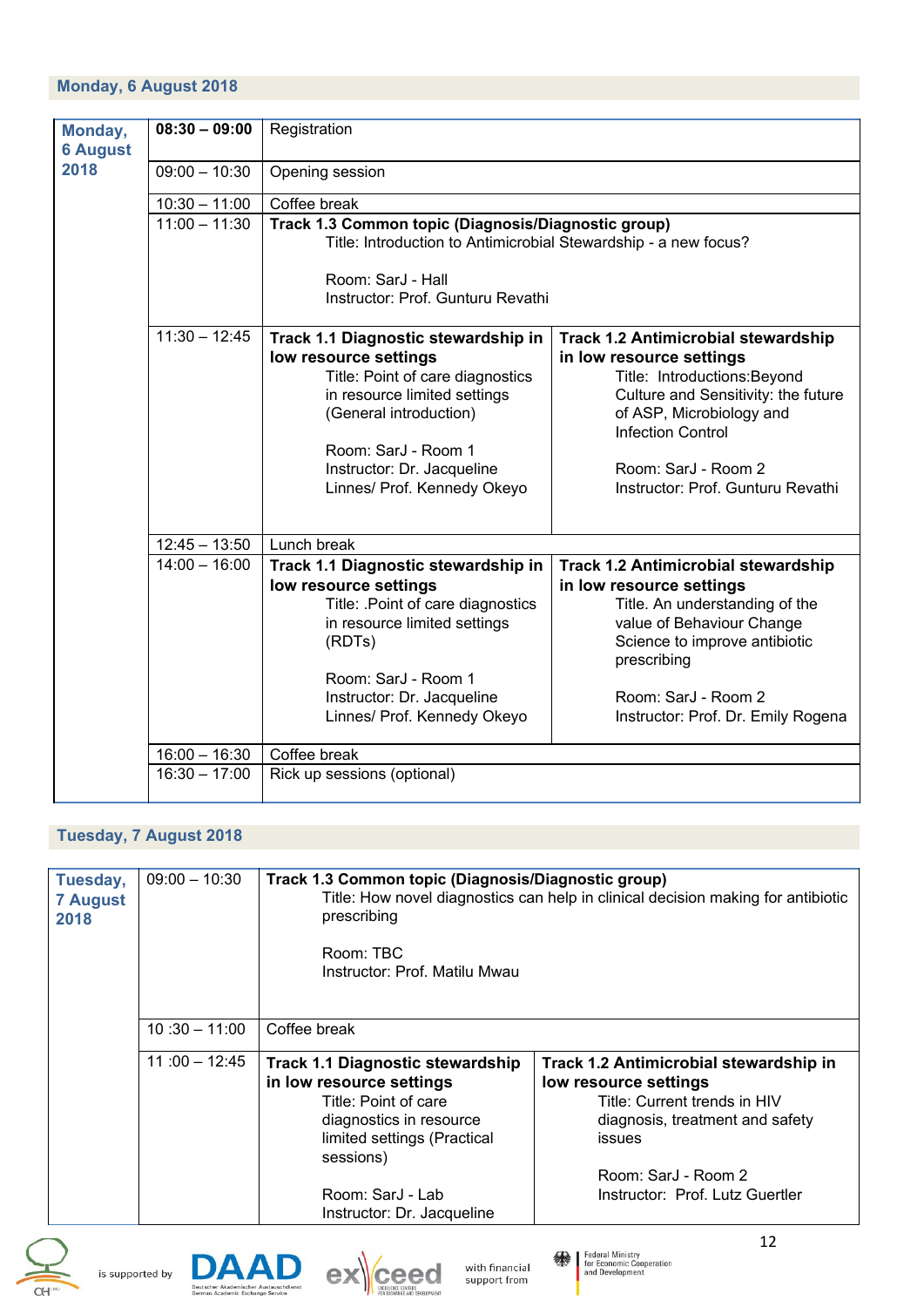|                 | Linnes/ Prof. Kennedy<br>Okeyo/Dr. Eddy Odari                                                                                                                                                                                                                         |                                                                                                                                                                          |
|-----------------|-----------------------------------------------------------------------------------------------------------------------------------------------------------------------------------------------------------------------------------------------------------------------|--------------------------------------------------------------------------------------------------------------------------------------------------------------------------|
| $12:40 - 13:50$ | Lunch break                                                                                                                                                                                                                                                           |                                                                                                                                                                          |
| $14:00 - 16:00$ | <b>Track 1.1 Diagnostic stewardship</b><br>in low resource settings<br>Title: Point of care<br>diagnostics in resource<br>limited settings (Practical<br>sessions)<br>Room: SarJ - Lab<br>Instructor: Dr. Jacqueline<br>Linnes/ Prof. Kennedy<br>Okeyo/Dr. Eddy Odari | Track 1.2 Antimicrobial stewardship in<br>low resource settings<br>Title: Summary of Good Clinical<br>Practice<br>Room: SarJ - Room 2<br>Instructor: Prof. Lutz Guertler |
| $16:00 - 16:30$ | Coffee break                                                                                                                                                                                                                                                          |                                                                                                                                                                          |
| $16:30 - 17:00$ | Rick Up (optional)                                                                                                                                                                                                                                                    |                                                                                                                                                                          |

# **Wednesday, 8 August 2018**

| Wednesday,<br>8 August<br>2018 | $09:00 - 10:30$    | Track 1.1 Diagnostic stewardship in<br>low resource settings<br>Title: Introduction to Biomedical<br><b>Engineering (Electrical</b><br>Impedance Technology)<br>Room: SarJ - Room 1<br>Instructor: Prof. Eng. Masa<br>Takei                                             | <b>Track 1.2 Antimicrobial</b><br>stewardship in low resource<br>settings<br>Title 1: Introductions: Poll<br>audience for current resources/<br>activities/ patient populations<br>served/ priorities<br>Title 2: What is antimicrobial<br>stewardship and why do we<br>need it?<br>Room: SarJ - Room 2<br>Instructor: Prof. Dr. Elaine<br>Larson/ Prof. Lisa Saiman/ Dr.<br>Celestine Makobe |
|--------------------------------|--------------------|-------------------------------------------------------------------------------------------------------------------------------------------------------------------------------------------------------------------------------------------------------------------------|-----------------------------------------------------------------------------------------------------------------------------------------------------------------------------------------------------------------------------------------------------------------------------------------------------------------------------------------------------------------------------------------------|
|                                | $10:30 -$<br>11:00 | Coffee break                                                                                                                                                                                                                                                            |                                                                                                                                                                                                                                                                                                                                                                                               |
|                                | $11:00 -$<br>12:45 | Track 1.1 Diagnostic stewardship in<br>low resource settings<br>Title: Introduction to Biomedical<br><b>Engineering (Electrical</b><br>Impedance Technology -<br>practical session)<br>Room: SarJ - Room 1<br>Instructor: Prof. Eng. Masa<br>Takei/ Prof. Kennedy Okeyo | <b>Track 1.2 Antimicrobial</b><br>stewardship in low resource<br>settings<br>Title 1: Evidence strategies for<br>antimicrobial stewardship: what<br>works and doesn't work<br>Title 2: The Antimicrobial<br>Stewardship Team<br>Room: SarJ - Room 2<br>Instructor: Prof. Dr. Elaine<br>Larson/ Prof. Lisa Saiman                                                                              |
|                                | $12:45 - 13:50$    | Lunch break                                                                                                                                                                                                                                                             |                                                                                                                                                                                                                                                                                                                                                                                               |





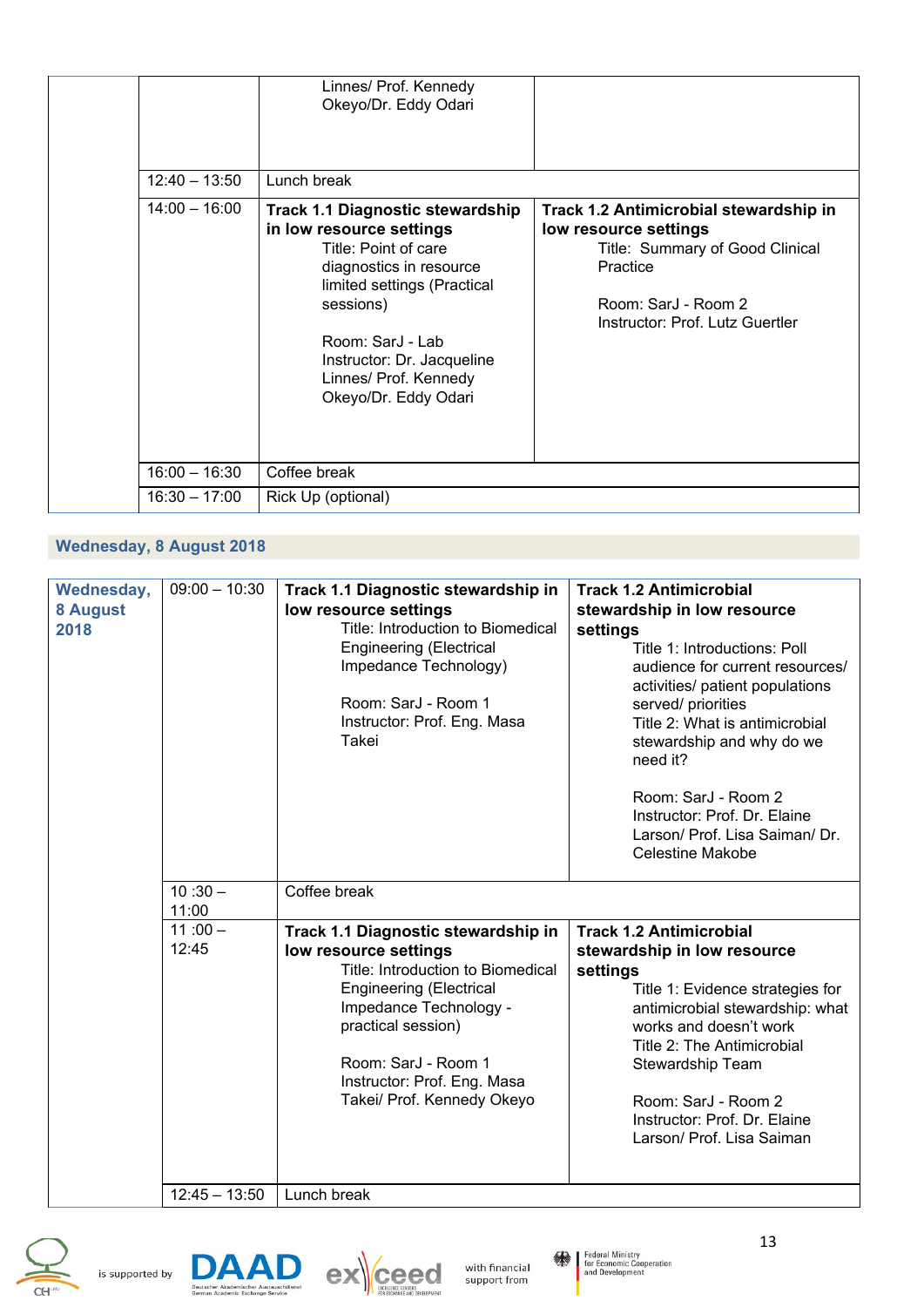| $14:00 - 16:00$ | Track 1.1 Diagnostic stewardship in<br>low resource settings<br>Title. Evaluation of diagnostic<br>systems under limited logistical<br>conditions<br>Room: SarJ - Room 1<br>Instructor: Prof. Matilu Mwau/<br>Dr. Eddy Odari | <b>Track 1.2 Antimicrobial</b><br>stewardship in low resource<br>settings<br>Title 1: Surveillance to<br>demonstrate effectiveness of<br>antimicrobial stewardship<br>(group discussion)<br>Title 2: Direction forward<br>(Group discussion 2)<br>Room: SarJ - Room 2<br>Instructor: Prof. Dr. Elaine<br>Larson/ Prof. Lisa Saiman/ Dr.<br>Serah Kaggia/ Dr. Celestine<br>Makobe |
|-----------------|------------------------------------------------------------------------------------------------------------------------------------------------------------------------------------------------------------------------------|----------------------------------------------------------------------------------------------------------------------------------------------------------------------------------------------------------------------------------------------------------------------------------------------------------------------------------------------------------------------------------|
| 16:00 - 16:30   | Coffee break                                                                                                                                                                                                                 |                                                                                                                                                                                                                                                                                                                                                                                  |
| 16.30 - 17.00   | <b>Practical sessions</b>                                                                                                                                                                                                    |                                                                                                                                                                                                                                                                                                                                                                                  |

# **Thursday, 9 August 2018**

| Thursday,<br>9 August<br>2018 | $09:00 - 10:30$ | Track 1.1 Diagnostic stewardship in<br>low resource settings<br>Title. Use of Bioinformatic tools<br>in diagnostic stewardship<br>Room: SarJ - Room 1<br>Instructor: Prof. Achut Sapkota/<br>Dr. Steven Ger Nyanjom                                            | <b>Track 1.2 Antimicrobial stewardship</b><br>in low resource settings (infection<br>control)<br>Title 1: Introductions: Poll<br>audience for current resources/<br>activities/ patient populations<br>served/ priorities<br>Title 2: Hand Hygiene (HH):<br>How are we doing and how we<br>can improve?<br>Room: SarJ - Room 2<br>Instructor: Prof. Dr. Elaine<br>Larson/ Prof. Lisa Saiman/<br>Tiberi Nyakwana                                                                                                                                                                                              |
|-------------------------------|-----------------|----------------------------------------------------------------------------------------------------------------------------------------------------------------------------------------------------------------------------------------------------------------|--------------------------------------------------------------------------------------------------------------------------------------------------------------------------------------------------------------------------------------------------------------------------------------------------------------------------------------------------------------------------------------------------------------------------------------------------------------------------------------------------------------------------------------------------------------------------------------------------------------|
|                               | $10:30 - 11:00$ | Coffee break                                                                                                                                                                                                                                                   |                                                                                                                                                                                                                                                                                                                                                                                                                                                                                                                                                                                                              |
|                               | $11:00 - 12:45$ | Track 1.1 Diagnostic stewardship in<br>low resource settings<br>Title. Use of Bioinformatic tools<br>in diagnostic stewardship<br>(Practical session)<br>Room: SarJ - Room 1<br>Instructor: Prof. Achut Sapkota/<br>Dr. Steven Ger Nyanjom/ Mr.<br>Josiah Kuja | <b>Track 1.2 Antimicrobial stewardship</b><br>in low resource settings<br>Title 1: Device-related<br>infections: process and outcome<br>measures using evidence-based<br>bundles and monitoring central<br>line associated bloodstream<br>infections (CLABSIs) and<br>catheter-associated urinary tract<br>infections (CAUTIs)<br>Title 2: Surgical site infections:<br>Challenges of implementing<br>bundles and outcomes: Winning<br>the hearts and minds of the<br>interdisciplinary perioperative<br>care teams<br>Room: SarJ - Room 2<br>Instructor: Prof. Dr. Elaine<br>Larson/ Prof. Lisa Saiman/ Dr. |



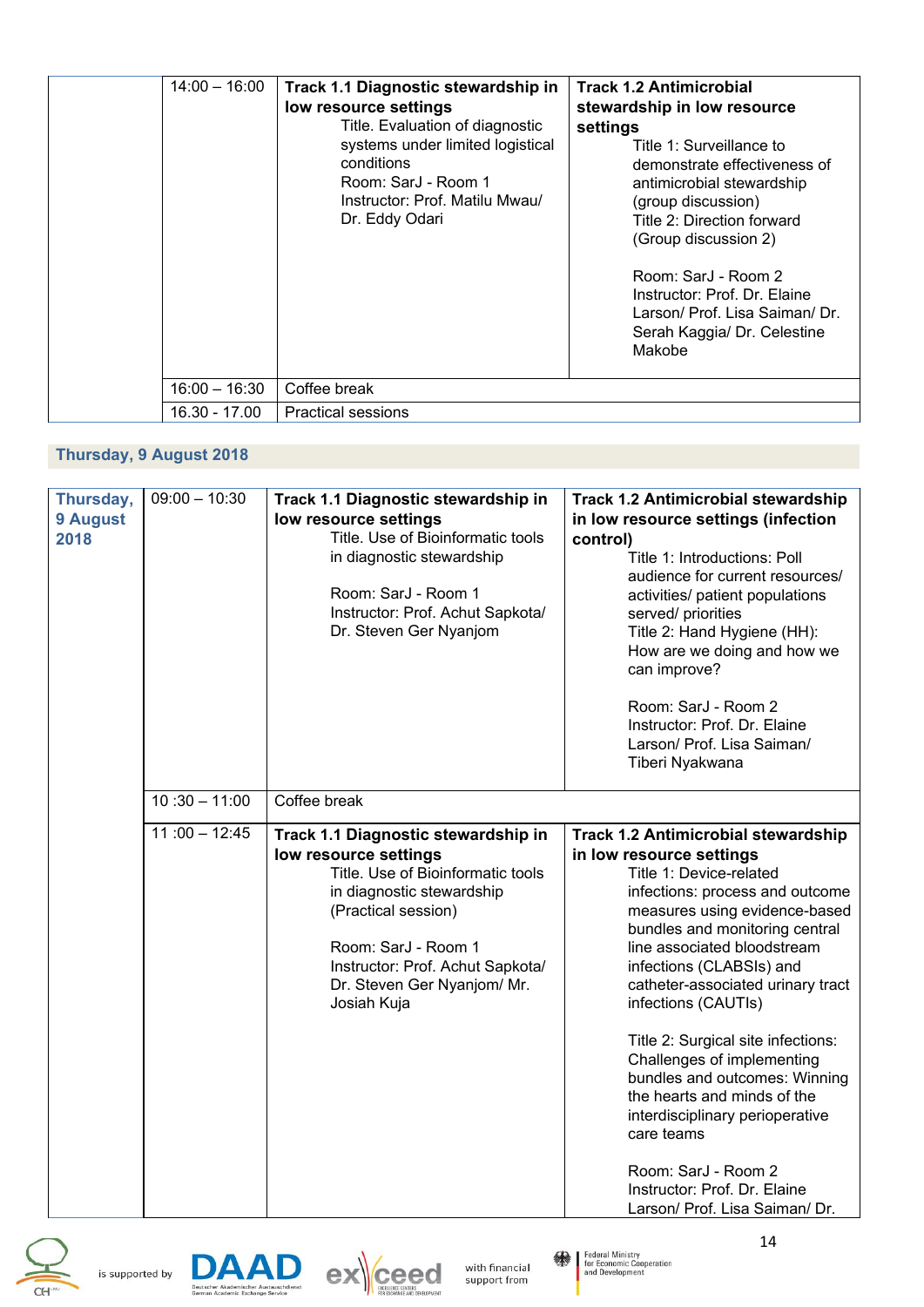|                 |                                                                                                                                                                                                                                                                                                                                                         | Serah Kaggia/ Dr. Celestine<br>Makobe                                                                                                                                                                                                                                                                                                            |
|-----------------|---------------------------------------------------------------------------------------------------------------------------------------------------------------------------------------------------------------------------------------------------------------------------------------------------------------------------------------------------------|--------------------------------------------------------------------------------------------------------------------------------------------------------------------------------------------------------------------------------------------------------------------------------------------------------------------------------------------------|
| $12:45 - 13:50$ | Lunch break                                                                                                                                                                                                                                                                                                                                             |                                                                                                                                                                                                                                                                                                                                                  |
| $14:00 - 16:00$ | Track 1.1 Diagnostic stewardship in<br>low resource settings<br>Title: Minimization of<br>experimental samples using<br>bioinformatics approach/<br>identification of biomarkers -<br>practical session) - instructions<br>carry laptops<br>Room: SarJ - Computer lab<br>Instructor: Prof. Achut Sapkota/<br>Dr. Steven Ger Nyanjom/ Mr.<br>Josiah Kuja | <b>Track 1.2 Antimicrobial stewardship</b><br>in low resource settings<br>Title 1: Surveillance strategies<br>for healthcare-associated<br>infections (HAIs (Group)<br>discussions)<br>Title 2: Direction forward (Group<br>discussions)<br>Room: SarJ - Room 2<br>Instructor: Prof. Dr. Elaine<br>Larson/ Prof. Lisa Saiman/<br>Tiberi Nyakwana |
| $15:00 - 15:30$ | Coffee break                                                                                                                                                                                                                                                                                                                                            |                                                                                                                                                                                                                                                                                                                                                  |
| $15:30 - 17:30$ | (EMPTY SLOT)                                                                                                                                                                                                                                                                                                                                            |                                                                                                                                                                                                                                                                                                                                                  |

# **Friday, 10 August 2018**

| Friday,<br>10<br><b>August</b><br>2018 | $09:00 - 10:30$  | Track 1.3 Common topics (Track 1.2 and 1.3)<br>Title: How novel diagnostics can help in clinical decision making for<br>antibiotic prescribing<br>Room: SarJ Hall<br>Instructor: Prof. Lutz Guertler                                             |
|----------------------------------------|------------------|--------------------------------------------------------------------------------------------------------------------------------------------------------------------------------------------------------------------------------------------------|
|                                        | $10:30 - 11:00$  | Coffee break                                                                                                                                                                                                                                     |
|                                        | $11:00 - 12:45$  | <b>Track 1.3 Common topics (Track 1.2 and 1.3)</b><br>Title. Diagnostic pathway and good clinical practice (Case study of patient<br>management at Agakhan University Hospital, Nairobi)<br>Room: SarJ Hall<br>Instructor: Prof. Gunturu Revathi |
|                                        | $12:30 - 13:30$  | Lunch break                                                                                                                                                                                                                                      |
|                                        | $14.00: - 15:00$ | All Tracks: Evaluation of week 1                                                                                                                                                                                                                 |
|                                        | $15:00 - 18:00$  | Break (groups free to work)                                                                                                                                                                                                                      |
|                                        | 18:00            | End of first week reception                                                                                                                                                                                                                      |

# **Topic 2 - Climate change, mathematical modelling of infectious diseases and use of climate information in health decision-making**

# **Monday, 6 August 2018**







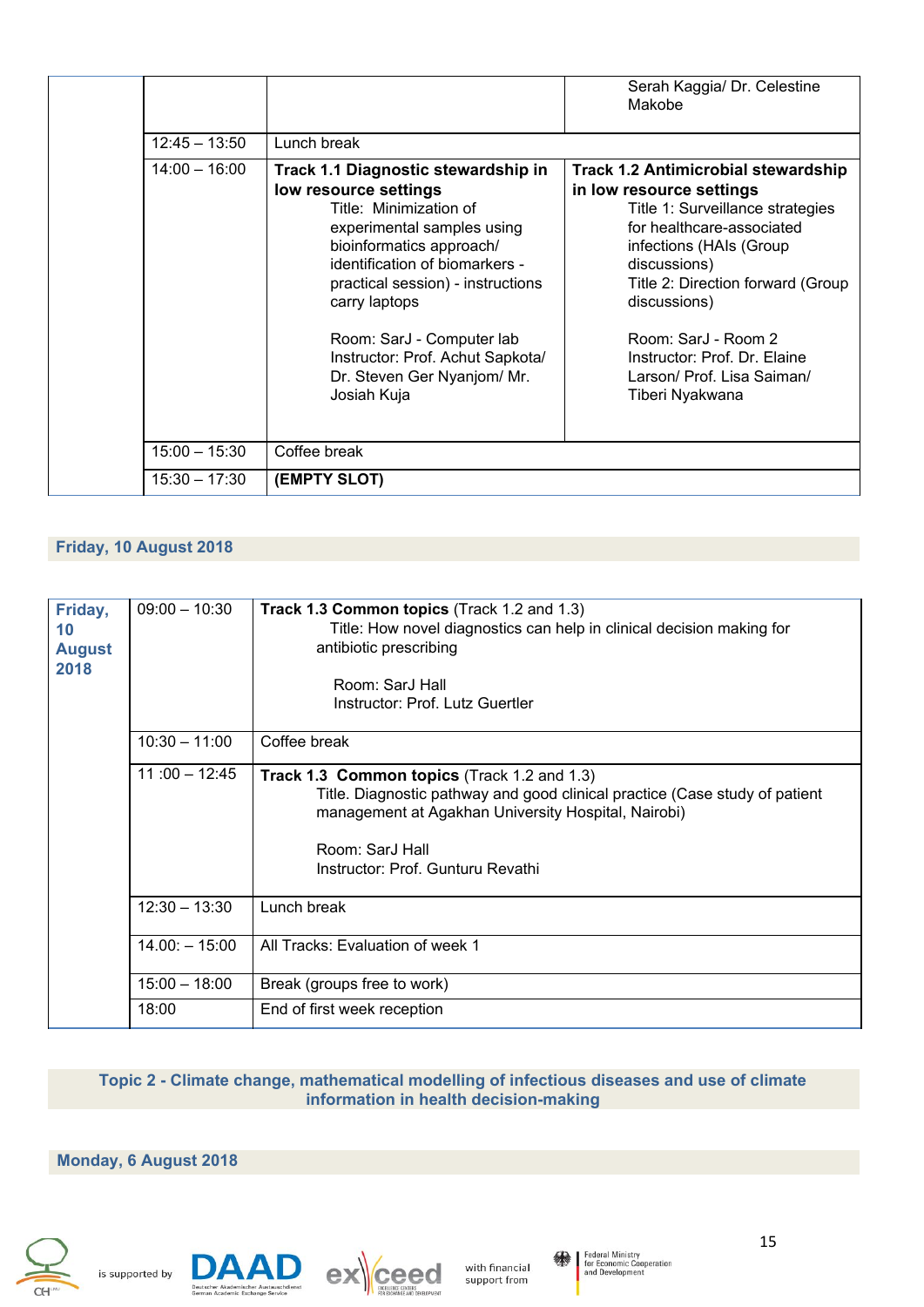| Monday,<br><b>6 August</b> | $08:30 - 09:00$ | Registration                                                                                                                                                                               |                                                                                                                                                     |  |
|----------------------------|-----------------|--------------------------------------------------------------------------------------------------------------------------------------------------------------------------------------------|-----------------------------------------------------------------------------------------------------------------------------------------------------|--|
| 2018                       | $09:00 - 10:30$ | Opening session                                                                                                                                                                            |                                                                                                                                                     |  |
|                            | $10:30 - 11:00$ | Coffee break                                                                                                                                                                               |                                                                                                                                                     |  |
|                            | $11:00 - 11:30$ | Track 2.0 Common topic on climate health (2.1 and 2.2)<br>Room: AICAD hall (TBC)<br>Instructor: Prof. Dr. Madeleine Thomson                                                                | Title. Introduction to Climate Information for Public Health Decision Making                                                                        |  |
|                            | $11:30 - 12:45$ | <b>Track 2.1 Operational side of</b><br>climate health<br>Title: Introduction<br>Room: AICAD (comp lab)<br>Instructor: Dr. Madeleine<br>Thomson                                            | <b>Track 2.2 Mathematical modelling of</b><br>diseases<br>Title: Introduction to R language<br>Room: AICAD (comp lab)<br>Instructor: Ms Ana Menezes |  |
|                            | $12:45 - 13:50$ | Lunch break                                                                                                                                                                                |                                                                                                                                                     |  |
|                            | $14:00 - 16:00$ | <b>Track 2.1 Operational side of</b><br>climate health<br>Title: Data, Methodologies<br>and Tools: ENACTS and<br>Maprooms<br>Room: AICAD<br>Instructor: Dr. Gikungu and<br>Mr Paulino Omay | <b>Track 2.2 Mathematical modelling of</b><br>diseases<br>Title: Introduction to R language<br>Room:<br>Instructor: Dr. Felipe Cólon                |  |
|                            | $16:00 - 16:30$ | Coffee break                                                                                                                                                                               |                                                                                                                                                     |  |
|                            | $16:30 - 17:00$ | Rick up sessions (optional)                                                                                                                                                                |                                                                                                                                                     |  |

# **Tuesday, 7 August 2018**

| Tuesday,<br><b>7 August</b><br>2018 | $09:00 - 10:30$ | <b>Track 2.1 Operational side of</b><br>climate health<br>Title: Presentation on the<br>importance of seasonality in<br>infectious diseases surveillance,<br>disasters and nutrition.<br>Room:<br>Instructor: Dr. Madeleine<br>Thomson, Dr. Gikungu and Mr<br>Paulino Omay | <b>Track 2.2 Mathematical modelling of</b><br>diseases<br>Title: Introduction to infectious<br>disease modelling<br>Room:<br>Instructor: Dr. Nakul Chitnis |
|-------------------------------------|-----------------|----------------------------------------------------------------------------------------------------------------------------------------------------------------------------------------------------------------------------------------------------------------------------|------------------------------------------------------------------------------------------------------------------------------------------------------------|
|                                     | $10:30 - 11:00$ | Coffee break                                                                                                                                                                                                                                                               |                                                                                                                                                            |







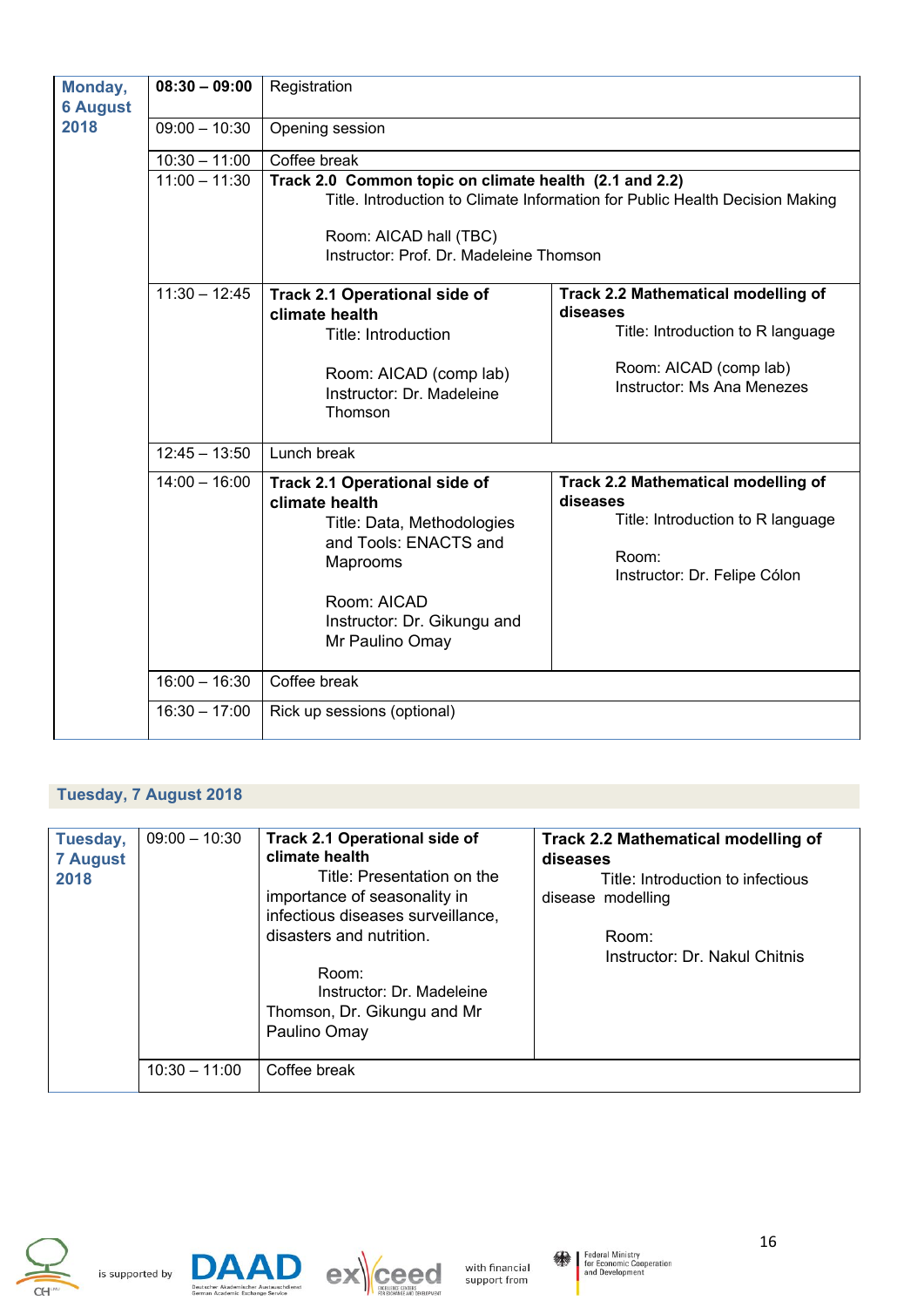| $11:00 - 12:45$ | <b>Track 2.1 Operational side of</b><br>climate health<br>Title: Presentation on the<br>use of climate information in<br>health impact assessment.<br>Room:<br>Instructor: Dr. Madeleine<br>Thomson, Dr. Gikungu and<br>Mr Paulino Omay | <b>Track 2.2 Mathematical modelling of</b><br>diseases<br>Title: Deterministic compartmental<br>models<br>Room:<br>Instructor: Dr. Nakul Chitnis                    |
|-----------------|-----------------------------------------------------------------------------------------------------------------------------------------------------------------------------------------------------------------------------------------|---------------------------------------------------------------------------------------------------------------------------------------------------------------------|
| $12:40 - 13:50$ | Lunch break                                                                                                                                                                                                                             |                                                                                                                                                                     |
| $14:00 - 16:00$ | <b>Track 2.1 Operational side of</b><br>climate health<br>Title: Identifying new<br>opportunities for using<br>Maproom information in<br>infectious disease<br>decision-making.<br>Room:<br>Instructor:                                 | <b>Track 2.2 Mathematical modelling of</b><br>diseases<br>Title: Modelling heterogeneity<br>seasonality and stochasticity<br>Room:<br>Instructor: Dr. Nakul Chitnis |
| $16:00 - 16:30$ | Coffee break                                                                                                                                                                                                                            |                                                                                                                                                                     |
| $16:30 - 17:00$ | Rick Up (optional)                                                                                                                                                                                                                      |                                                                                                                                                                     |

# **Wednesday, 8 August 2018**

| Wednesday,<br>8 August<br>2018 | $09:00 - 10:30$    | <b>Track 2.1 Operational side of</b><br>climate health<br>Title. Introduction to climate<br>drivers including the El Nino<br>Southern Oscillation and the<br>Indian Dipole<br>Room:<br>Instructor: Dr. Angel Munoz<br>and Dr. Madeleine Thomson | <b>Track 2.2 Mathematical modelling</b><br>of diseases<br>Title: Application to malaria<br>modelling<br>Room:<br>Instructor: Dr. Nakul Chitnis |
|--------------------------------|--------------------|-------------------------------------------------------------------------------------------------------------------------------------------------------------------------------------------------------------------------------------------------|------------------------------------------------------------------------------------------------------------------------------------------------|
|                                | $10:30 -$<br>11:00 | Coffee break                                                                                                                                                                                                                                    |                                                                                                                                                |
|                                | $11:00 -$<br>12:45 | <b>Track 2.1 Operational side of</b><br>climate health<br><b>Title: Exercise ENSO</b><br>Maprooms<br>Room:<br>Instructor: Dr. Angel Munoz,<br>Mr Paulino Omay and Dr.<br>David Gikungu                                                          | <b>Track 2.2 Mathematical modelling</b><br>of diseases<br>Title: Application to malaria<br>modelling<br>Room:<br>Instructor: Dr. Nakul Chitnis |
|                                | $12:45 - 13:50$    | Lunch break                                                                                                                                                                                                                                     |                                                                                                                                                |
|                                | $14:00 - 16:00$    | Track 2.0 Common topic on climate health (2.1 and 2.2)<br>Title: Presentation on how are seasonal forecasts made and<br>communicated                                                                                                            |                                                                                                                                                |







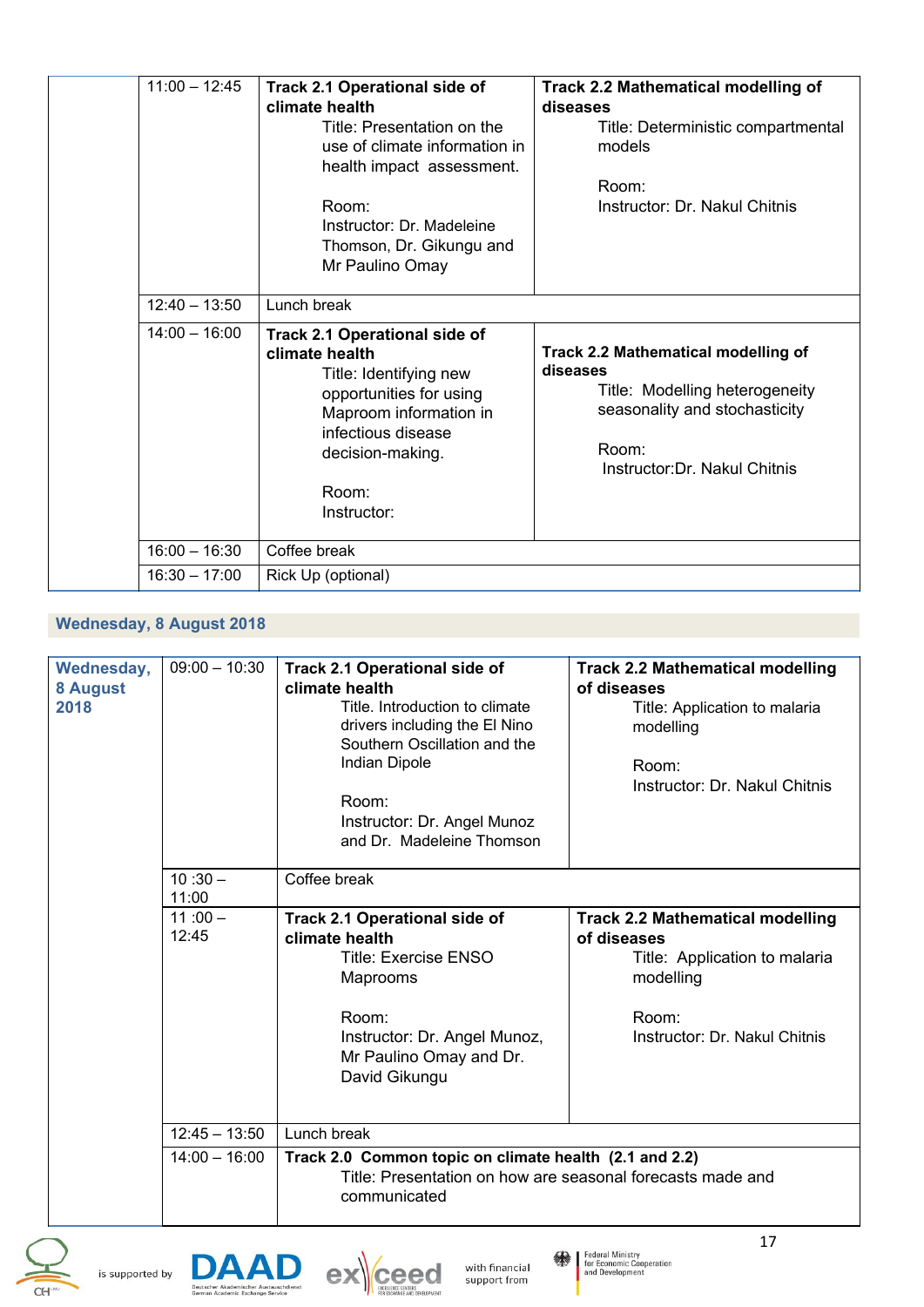|  |                            | Room:<br>Instructor:      |
|--|----------------------------|---------------------------|
|  | 16:00 - 16:30 Coffee break |                           |
|  | 16.30 - 17.00              | <b>Practical sessions</b> |

# **Thursday, 9 August 2018**

| Thursday,<br>9 August<br>2018 | $09:00 - 10:30$ | Track 2.1 Operational side of climate<br>health<br>Title: Presentation - climate<br>varies on multiple timescales:<br>seasonal, decadal and climate<br>change<br>Room:<br>Instructor: Dr. Angel Munoz | <b>Track 2.2 Mathematical modelling of</b><br>diseases<br>Title: Working with climate<br>information<br>Room:<br>Instructor: Dr. Felipe Cólon |
|-------------------------------|-----------------|-------------------------------------------------------------------------------------------------------------------------------------------------------------------------------------------------------|-----------------------------------------------------------------------------------------------------------------------------------------------|
|                               | $10:30 - 11:00$ | Coffee break                                                                                                                                                                                          |                                                                                                                                               |
|                               | $11:00 - 12:45$ | Track 2.0 Common topics (2.1 and 2.2)<br>Title: Exercise: Time Scale decomposition<br>Room:<br>Instructor: Dr. Angel Munoz                                                                            |                                                                                                                                               |
|                               | $12:45 - 13:50$ | Lunch break                                                                                                                                                                                           |                                                                                                                                               |
|                               | $14:00 - 16:00$ | Track 2.0 Common topic for climate health (2.1 and 2.2) (participants<br>encouraged to carry data)<br>specific problem, season and region<br>Room:<br>Instructor:                                     | Title: Individual work using data and tools made available with focus on                                                                      |
|                               | $15:00 - 15:30$ | Coffee break                                                                                                                                                                                          |                                                                                                                                               |
|                               | $15:30 - 17:30$ | Track 2.0 Common topic for climate health (2.1 and 2.2)<br>Title: Report back to group and group discussion.<br>Room:                                                                                 |                                                                                                                                               |
|                               |                 | Instructor:                                                                                                                                                                                           |                                                                                                                                               |

# **Friday, 10 August 2018**

| Friday,<br>10<br><b>August</b><br>2018 | $09:00 - 10:30$ | Track 2.0 Common topic for climate health (2.1 and 2.2)<br>Title: Group work (poster development)<br>Room:<br>Instructor: |
|----------------------------------------|-----------------|---------------------------------------------------------------------------------------------------------------------------|
|                                        | $10:30 - 11:00$ | Coffee break                                                                                                              |
|                                        | $11:00 - 12:45$ | Track 2.0 Common topic for climate health (2.1 and 2.2)<br>Title: Group work (poster development)<br>Room:<br>Instructor: |







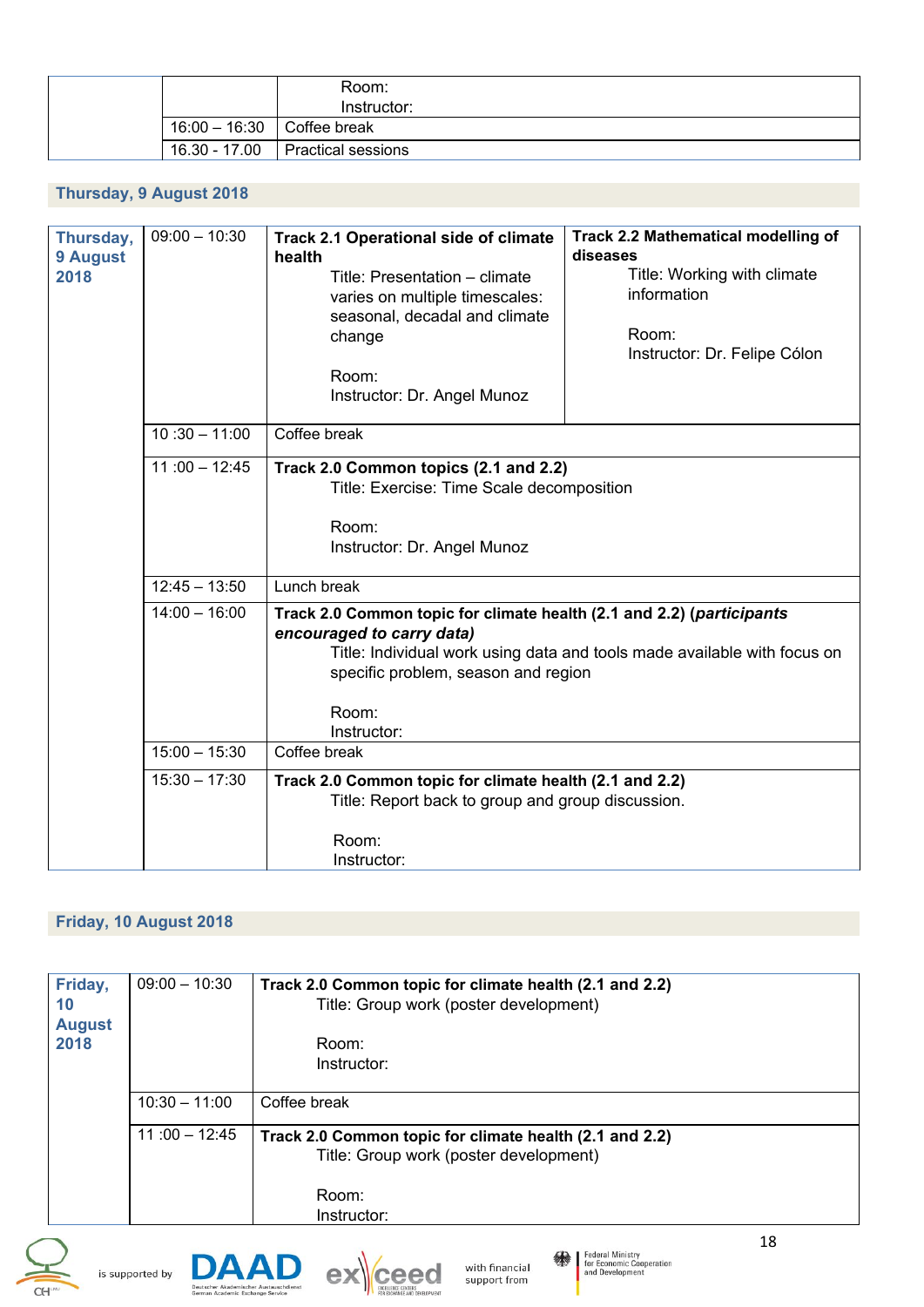|  | $12:30 - 13:30$  | Lunch break                      |
|--|------------------|----------------------------------|
|  | $14.00: - 15:00$ | All Tracks: Evaluation of week 1 |
|  | $15:00 - 18:00$  | Break (groups free to work)      |
|  | 18:00            | End of first week reception      |

## **WEEK 2: IMPLEMENTATION RESEARCH (FROM EVIDENCE TO POLICY AND PROGRAMS**

## **Monday, 13 August 2018**

| Monday,<br><b>13 August</b><br>2018 | $09:00 - 10:30$ | Track 3<br>Title: Introduction to implementation research and multi-sectoral involvement into<br>Implementation research.<br>Room: SarJ<br>Instructor. Prof. Elizabeth Bukusi |
|-------------------------------------|-----------------|-------------------------------------------------------------------------------------------------------------------------------------------------------------------------------|
|                                     | $10:30 - 11:00$ | Coffee break                                                                                                                                                                  |
|                                     | $11:00 - 12:30$ | Track 3<br>Quality improvement as a management tool<br>Room: SarJ<br>Instructor. John Wanyugu                                                                                 |
|                                     | $12:30 - 14:30$ | Lunch break                                                                                                                                                                   |
|                                     | $14:30 - 16:30$ | Track 3<br>Dissemination research and social marketing                                                                                                                        |
|                                     | 16:30 - 16:45   | Coffee break                                                                                                                                                                  |
|                                     | 16:45 - 17:30   | Group Work                                                                                                                                                                    |

## **Tuesday, 14 August 2018**

| Tuesday,         | $09:00 - 10:45$ | Track 3                                             |
|------------------|-----------------|-----------------------------------------------------|
| <b>14 August</b> |                 | Policy development, stakeholder and policy analysis |
| 2018             |                 |                                                     |
|                  |                 | Room: SarJ                                          |
|                  |                 | Instructor. Dr Isabela Maina                        |
|                  | $10:45 - 11:00$ | Coffee break                                        |
|                  | $11:00 - 13:00$ | Track 3                                             |
|                  |                 |                                                     |
|                  |                 | From research to policy: examples from Kenya        |
|                  |                 | Room: SarJ                                          |
|                  |                 |                                                     |
|                  |                 | Instructor. Prof. Ruth Nduati                       |
|                  | $13:00 - 14:30$ | Lunch break                                         |
|                  | $14:30 - 16:30$ | Track 3                                             |
|                  |                 | Surveillance to Measure Impact & Inform Strategies  |
|                  |                 |                                                     |
|                  |                 | Room: SarJ                                          |
|                  |                 | Instructor, Dr. Odhiambo                            |
|                  |                 |                                                     |









19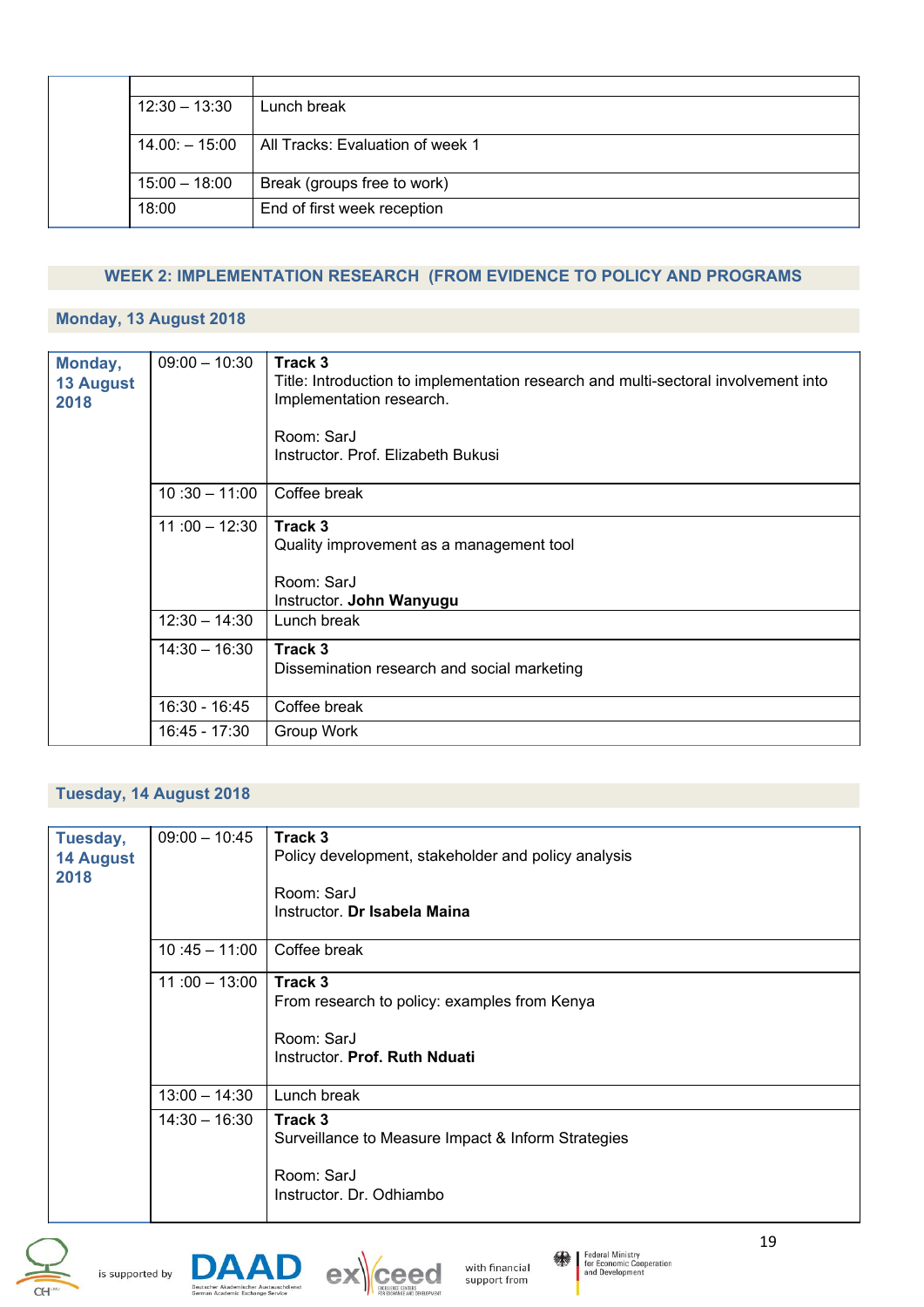| . .<br>16:3∟<br>v. Tu                 | --<br>›ftee        |
|---------------------------------------|--------------------|
| $\sqrt{ }$<br>ים ו<br>. –<br>υ<br>.טט | .<br>Work<br>_____ |

## **Wednesday, 15 August 2018**

| Wednesday,<br><b>15 August</b><br>2018 | $09:00 - 10:45$ | Track 3<br>Economic Analysis & Cost Effectiveness Analysis<br>Room: SarJ<br>Instructor. Dr. Riro Matiko |
|----------------------------------------|-----------------|---------------------------------------------------------------------------------------------------------|
|                                        | $10:45 - 11:00$ | Coffee break                                                                                            |
|                                        | $11:00 - 12:30$ | Track 3<br>Metrics & Measuring Effectiveness and Impact<br>Room: SarJ<br>Instructor. Dr. Njoroge        |
|                                        | $12:30 - 14:00$ | Lunch break                                                                                             |
|                                        | $14:00 - 17:30$ | <b>Group Presentations</b>                                                                              |

# **Symposium (16-17 August 2018)**

# **Thursday, 16 August 2018**

| Thursday,<br><b>16 August</b><br>2018 | $08:45 - 09:30$ | Welcome<br><b>Opening Symposium</b>                                   |
|---------------------------------------|-----------------|-----------------------------------------------------------------------|
|                                       |                 | Vice Chancellor JKUAT/ representative from the Ministry of Education) |
|                                       | $09:40 - 10:55$ | WHO/JEE health security assessments of and upscaling epidemic         |
|                                       |                 | preparedness for Eastern and Southern Africa.                         |
|                                       |                 | Speaker: Prof. Wilmot James                                           |
|                                       |                 | <b>Panelists:</b>                                                     |
|                                       |                 |                                                                       |
|                                       | $10:55 - 11:15$ | Coffee break                                                          |
|                                       |                 |                                                                       |
|                                       | $11:15 - 12:30$ | Global Health Security Agenda and Children                            |
|                                       |                 | Speaker: Prof. Larry Stanberry                                        |
|                                       |                 | Panelists: Dr. Philip Larussa                                         |
|                                       |                 |                                                                       |
|                                       | $12:30 - 14:00$ | Lunch break - Posters presentation                                    |
|                                       |                 |                                                                       |
|                                       | $14:00 - 15:45$ | Climate information and health system                                 |
|                                       |                 | Speaker: Prof. Madeleine Thomson                                      |
|                                       |                 | <b>Panelists:</b>                                                     |
|                                       |                 |                                                                       |
|                                       | $15:45 - 16:15$ | Climate information and health system (Discussions and way forward)   |
|                                       |                 | Speaker: Prof. Madeleine Thomson                                      |
|                                       |                 |                                                                       |
|                                       |                 | <b>Panelists:</b>                                                     |
|                                       |                 |                                                                       |
|                                       | $16:15 - 16:45$ | Coffee break                                                          |
|                                       | $16:30 - 17:20$ | A brief tour of Sarjorec botanical garden                             |
|                                       | 18:00           | <b>Departure for Networking Dinner</b>                                |
|                                       |                 |                                                                       |

# **Friday, 17 August 2018**









20